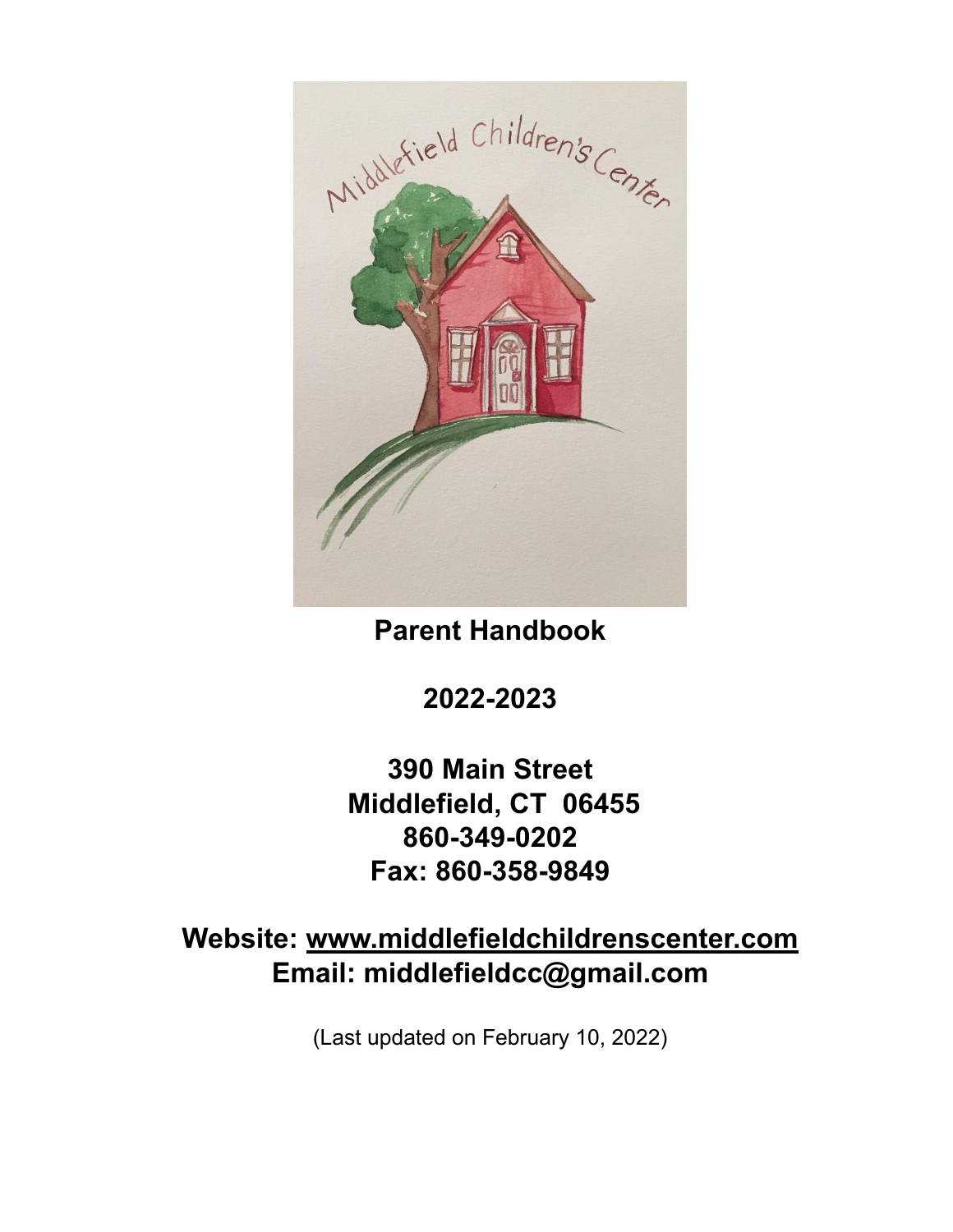# **TABLE OF CONTENTS**

- OUR PHILOSOPHY
- CURRICULUM
- **LEARNING THROUGH PLAY**
- OUTDOOR AND RISKY PLAY POLICY
- HOURS OF OPERATION AND RSD 13 CALENDAR
- OUR DAILY SCHEDULE
- NON CO-OP PROGRAM
- CO-OP PROGRAM
- BOARD OF DIRECTORS
- ENROLLMENT GUIDELINES
- REGISTRATION FEES and FINES
- CLOTHING REQUIREMENTS AND SUGGESTIONS
- GENERAL INFORMATION
- HEALTH GUIDELINES
- COVID-19 REOPEN AND PLAN POLICIES
- FACE MASK REQUIREMENT POLICY
- MEDICATIONS
- EMERGENCY PREPAREDNESS PLANS
- REDIRECTION AND DISCIPLINE
- PARENT or GUARDIAN CODE OF CONDUCT
- PARENT/GUARDIAN AGREEMENT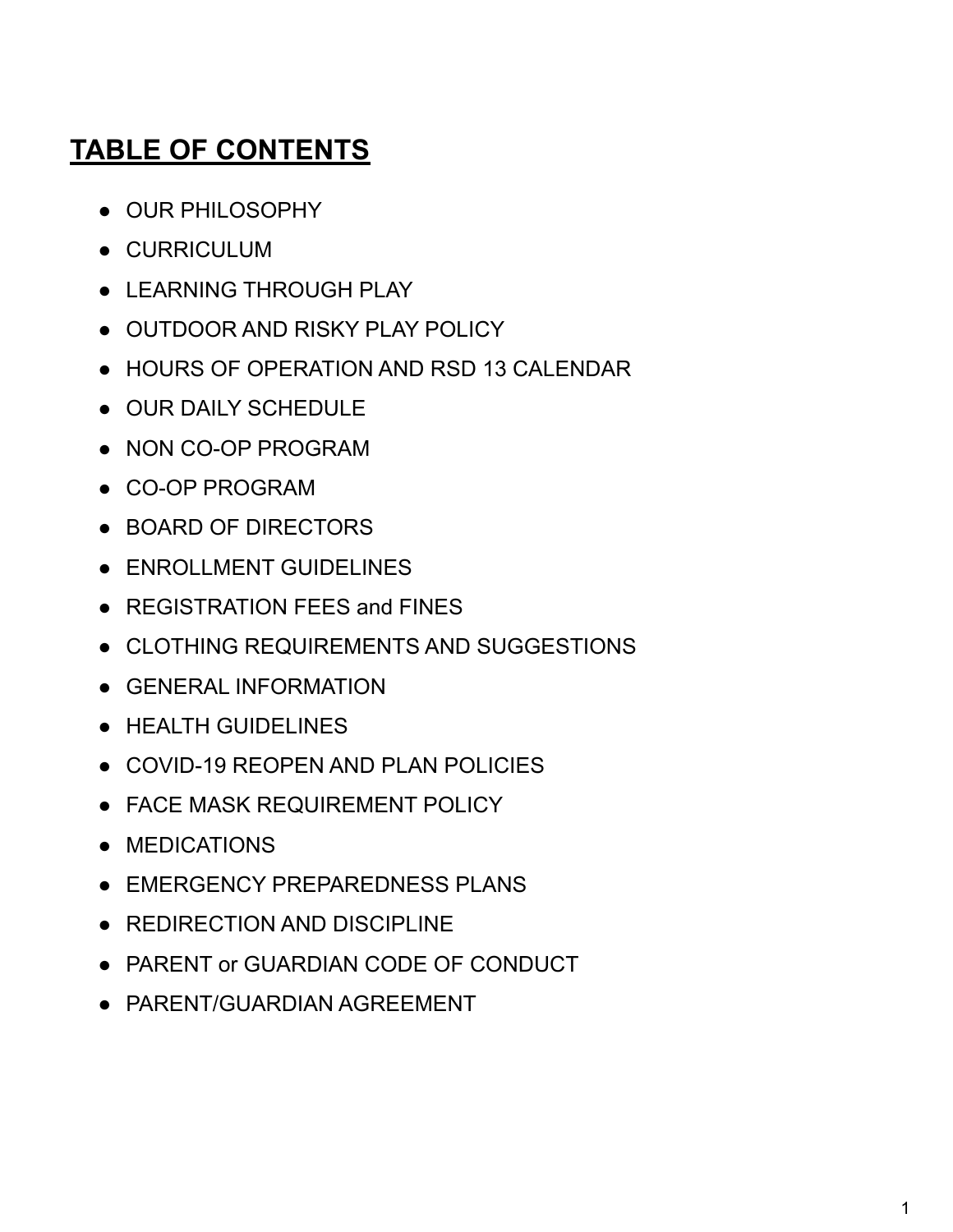# **OUR PHILOSOPHY**

Middlefield Children's Center is dedicated to providing a safe, supportive, and stable environment for young children and their families. We provide a nurturing setting that encourages children to learn through hands-on, interactive exploration. Learning through play provides a child-centered, teacher-guided curriculum in which children are encouraged to construct their own knowledge. We recognize and respect that each child is special and unique and learns in different ways. By providing open-ended explorations and encouraging wonder and curiosity, we hope to not only prepare children for kindergarten but to develop a passion for learning.

Our program strives to:

- Enhance creativity by offering a variety of materials and experiences in art, music, drama and literature.
- Encourage development of large motor skills through indoor and outdoor activities and fine motor development through the use of manipulative toys, blocks, puzzles and other small tools and utensils.
- Develop language and literacy skills and an appreciation through stories, music and song, dramatic play, problem solving, group discussion and a print rich environment.
- Encourage emotional development through verbal expressions of thoughts and feelings, promote acceptable ways of expressing feelings, and help children learn to recognize and accept emotions in others.
- Nurture a positive self-esteem by providing an environment for successful experiences.
- Provide an inclusive environment meeting the unique and special needs of each child.
- Foster responsibility for oneself in self-help, health, safety and interpersonal relationships and facilitate independence.
- Promote cross-cultural understanding and respect by providing children with experiences in diversity through a multicultural, anti-bias curriculum.
- Stimulate diverse thinking by offering ample opportunities for hands-on problem solving and exchange of ideas.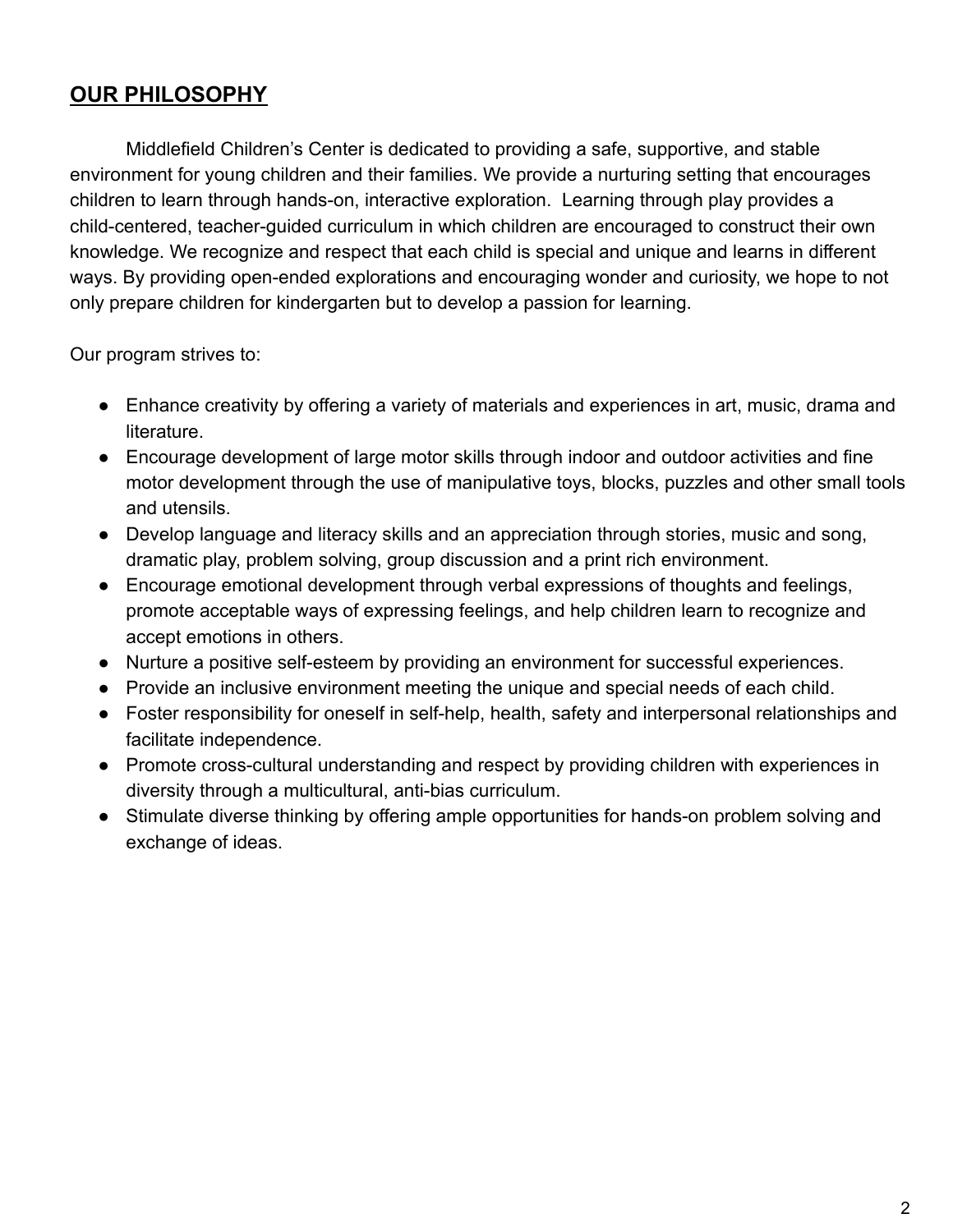### **CURRICULUM**

We have chosen the **Creative Curriculum for Infants, Toddlers, and Preschoolers** based on its developmentally appropriate approach to learning.

The philosophy behind the Creative Curriculum is that young children learn best by doing. Learning isn't just repeating what someone else says; it requires active thinking and experimenting to find out how things work and to learn firsthand about the world we live in.

In their early years, children explore the world around them by using all their senses (touching, tasting, listening, smelling, and looking).

In using real materials such as blocks and trying out their ideas, children learn about sizes, shapes, and colors, and they notice relationships between things.

While planning, teachers consider the ranges of development within each group and include activities for children at all levels of learning. Our goal is always to support, encourage and scaffold each child's learning, never to frustrate.

Our program addresses the needs of the whole child, taking into account all of their developmental needs: physical, social, emotional and cognitive. We feel that a program that addresses only the cognitive or academic needs of children cannot prepare them with all of the skills they will need for life.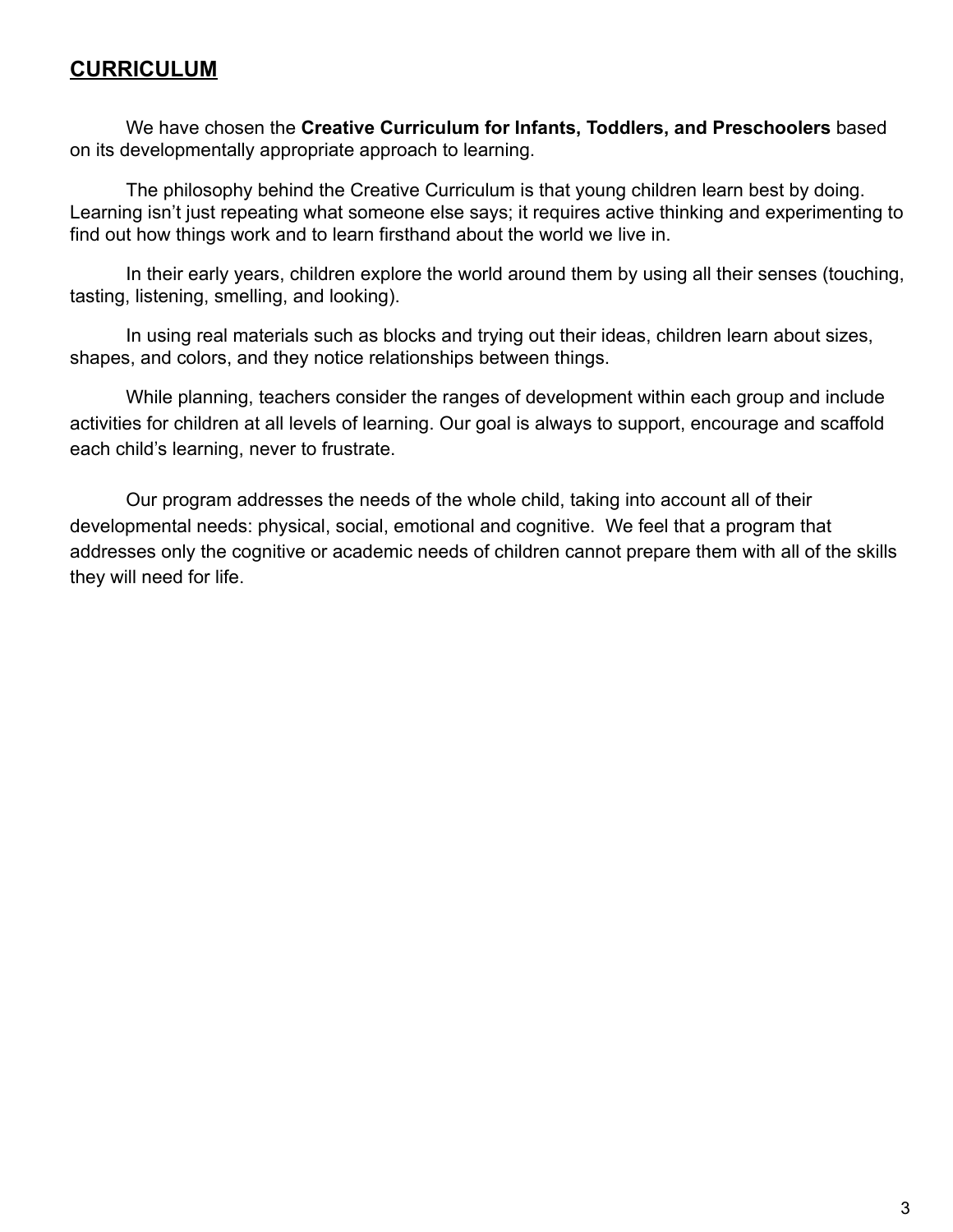### **LEARNING THROUGH PLAY**

If a parent observes or visits the classroom, they might think the children are "just playing" - but the way children learn best is through play. As the children are going around and exploring all of the different centers, here are some of the skills they may acquire:

### *Language Arts (books and flannel boards)*

\*Increases vocabulary growth

\*Develops listening skills

\*Develops reading readiness skills

\*Develops oral language skills

\*Encourages an interest in and respect for books

\*Develops an appreciation of good literature

\*Develops imagination

\*Increases attention span

#### *Science*

\*Develops observation and discrimination skills

\*Develops a respect for the environment

\*Encourages a child's curiosity

#### *Blocks and Building Materials*

\*Provides practice with social skills

\*Develops gross and fine motor skills

\*Teaches mathematical concepts (shape, size, balance, counting)

\*Increases creativity and decision-making skills

\*Develops visual discrimination skills

\*Provides an opportunity for role play

\*Increases communication skills and oral vocabulary

#### *Dramatic Play*

\*Provides an opportunity to role play home experiences

\*Increases social development and communication skills

\*Develops small and large muscle coordination

\*Develops self-awareness

\*Develops visual discrimination skills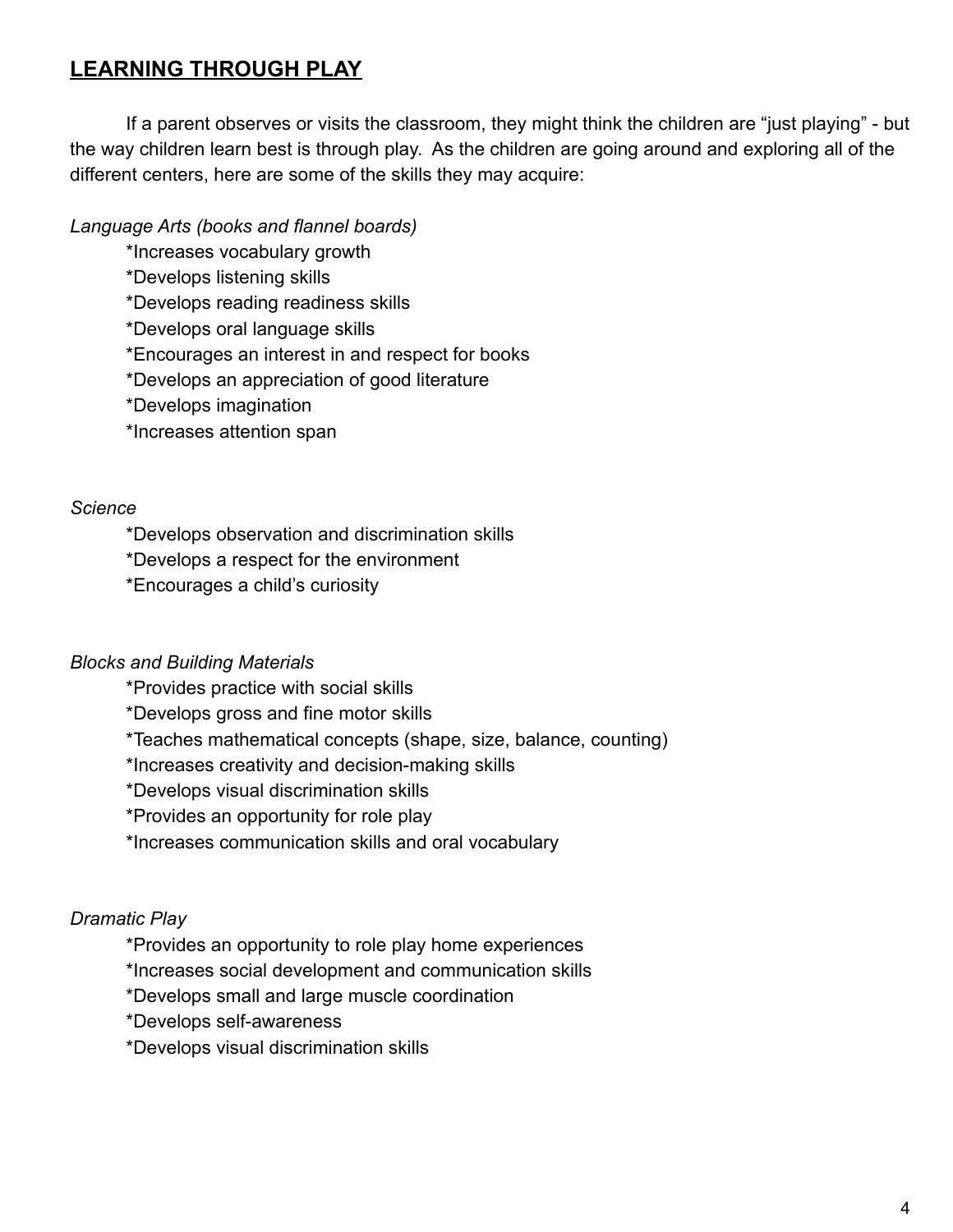*Art*

\*Provides opportunities for creativity and imagination

\*Develops small and large muscle skills

\*Develops color concepts

\*Provides a release of positive and negative feelings

\*Develops reading readiness skills

\*Develops pre-writing skills

\*Encourages an appreciation for the arts

### *Sand and Water Play/Sensory*

\*Develops sense awareness

\*Develops concepts involving space, measurement, volume

\*Increases fine and gross motor skills

\*Provides opportunities for problem solving and creative thinking

\*Encourages children to think, reason, question and experiment

#### *Manipulative (puzzles and other fine motor toys)*

\*Develops small muscle coordination \*Increases social development and communication skills \*Fosters imagination \*Teaches mathematical concepts (shapes, sizes, counting) \*Provides opportunities for problem solving

### *Large Muscle and Outdoor Play*

\*Develops large muscle coordination \*Increases social development and communication skills \*Provides opportunities for sharing \*Provide opportunities for role play \*Fosters safety awareness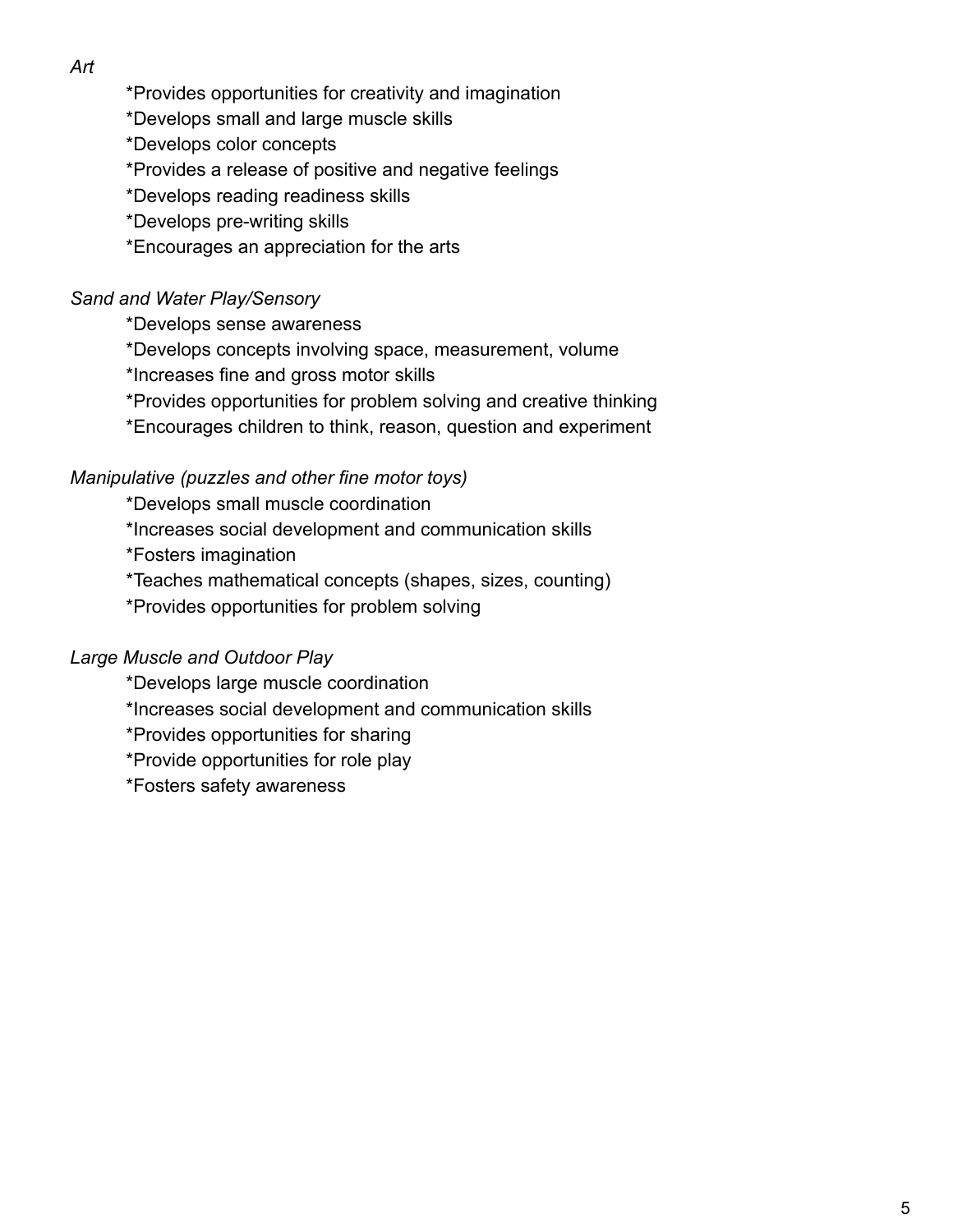# **OUTDOOR AND RISKY PLAY POLICY**

Taking children outdoors is a healthy, integral part of our daily schedule and curriculum. The children will play outside for at least 90 minutes each morning and for children that spend full days with us, they will have an additional 60-90 minutes outside in the afternoon.

Children will go outside during every season, including cold winter weather and rainy weather. We ask all families to provide a weather appropriate change of clothing. If the temperature is below 20 degrees (actual temperature or with windchill) we will not take children outside. If the temperature is below 32 degrees (actual or with windchill) children MUST be dressed to go outside for a maximum of 20 minutes.

We do use the entire property. This includes nature walks on the driving path through the cemetery, using the large grassy area just beyond our playground space, and we have the opportunity to use the main church building for events that require more space.

Our playground encourages children to work with real objects. We have tires, wood spools and pallets, as well as bricks and tools. The children are asked to wear child-sized leather gloves when working with some of these materials. With these materials, the children are able to be creative and explore their abilities. Additionally, we do have climbing structures that the children may climb and jump from. We have developed the following information/guidelines for parents and teachers to explain how we will encourage risky play opportunities for each child.

This risky play policy applies to all staff, children, and parents within the program. We recognize that children both need and want to take risks in order to explore limits, venture into new experiences, and develop their capacities.

Aim:

• The aim of this policy is to make sure children are given access to risky play to extend their learning and development while being supported by a capable and confident adult.

Objectives:

- For children to explore and extend their development through taking risks in a controlled environment.
- For staff to supervise children to ensure they are able to access risky play while staying safe.
- For children to become confident in taking risks and developing their skills and independence.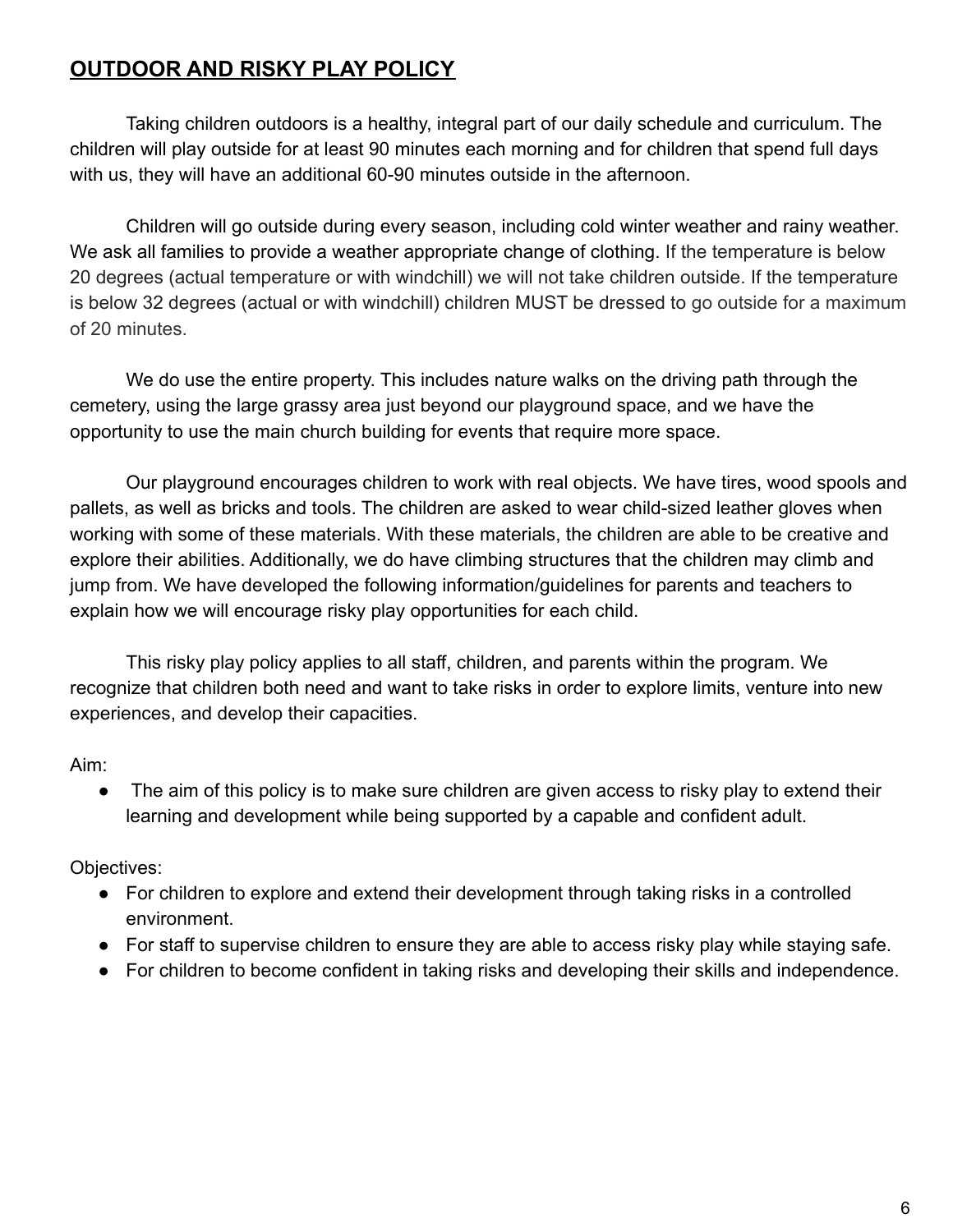Guidelines for Implementation:

- At MCC we recognize that taking risks forms a vital part of building children's learning and development.
- We will encourage children to take risks and challenge themselves in the safety of the playground environment.
- It is the role and responsibility of all members of staff to ensure they are aware of any risks on the playground and that they position themselves with the children so that they are able to help, support and encourage as and when needed.
- Every three months we will carry out an accident analysis to acknowledge where any accidents may have occurred and if there are any areas where a risk assessment or another action needs to be taken.
- Staff are always alert and aware of the children's needs and will support them as much as they can.
- Each teacher is trained in First Aid to ensure, if a child is injured, that they will be cared for properly.
- Types of risky play that the children may be involved in includes building and using balancing beams using natural materials such as wood, bricks and tree stumps.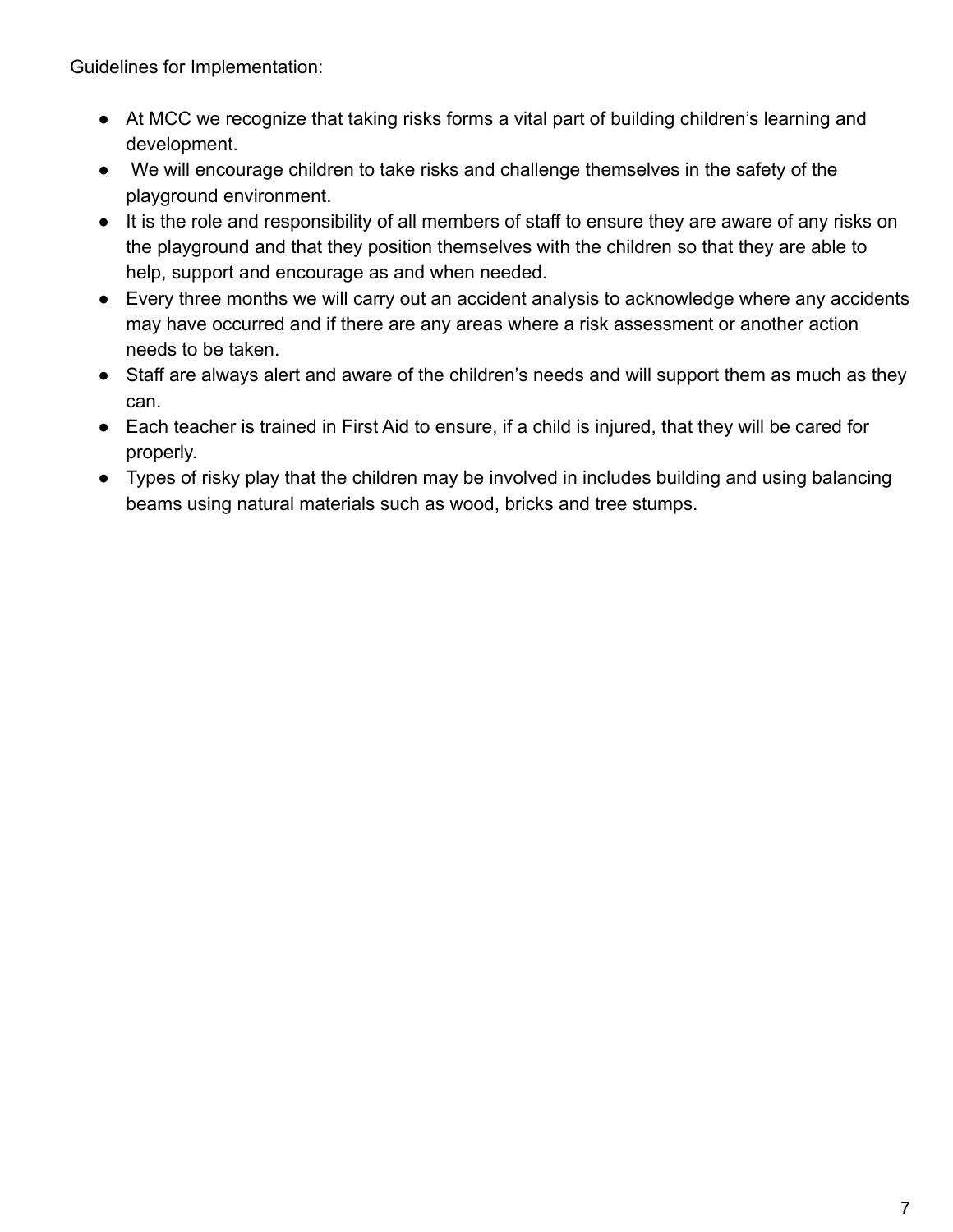# **HOURS OF OPERATION AND RSD 13 CALENDAR**

**HOURS OF OPERATION:** Middlefield Children's Center hours of operation are 7:30am - 6:00pm divided into the following programs:

> Early Drop off 7:30am - 8:30am A.M. Program 8:30am -12:00pm Extended Day 8:30am - 3:30pm Full Day 8:30am - 6:00pm After School (elementary age only) 3:30pm - 6:00pm

**SUMMER PROGRAM:** Summer hours will be 8-5 with half day or full day options available. Information on the summer programs is available before April.

**YEARLY CALENDAR:** MCC's school year runs in accordance with **Regional School District 13's calendar** as well as shares the same vacation weeks/days as Regional School District 13.

**INCLEMENT WEATHER CLOSING/EARLY DISMISSAL**: Just as Middlefield Children's Center operates off Regional School District 13's calendar, MCC also operates off the same inclement weather/school closing/early dismissal schedule as Regional School District 13 (RSD 13).

*\*If RSD 13 is closed due to inclement weather or has a remote learning day, MCC is closed.*

*\*If RSD 13 has a delayed opening, MCC will open at 9:30am for the families that pay for early drop off. All other families will arrive at 10:30, reflecting the 2 hour delay.*

*\*If RSD 13 has an early dismissal due to inclement weather, MCC will close at 2:00pm.*

*\*If RSD 13 cancels their after school activities due to inclement weather, MCC will close at 4:00 pm.*

\*Please call MCC if you are unsure.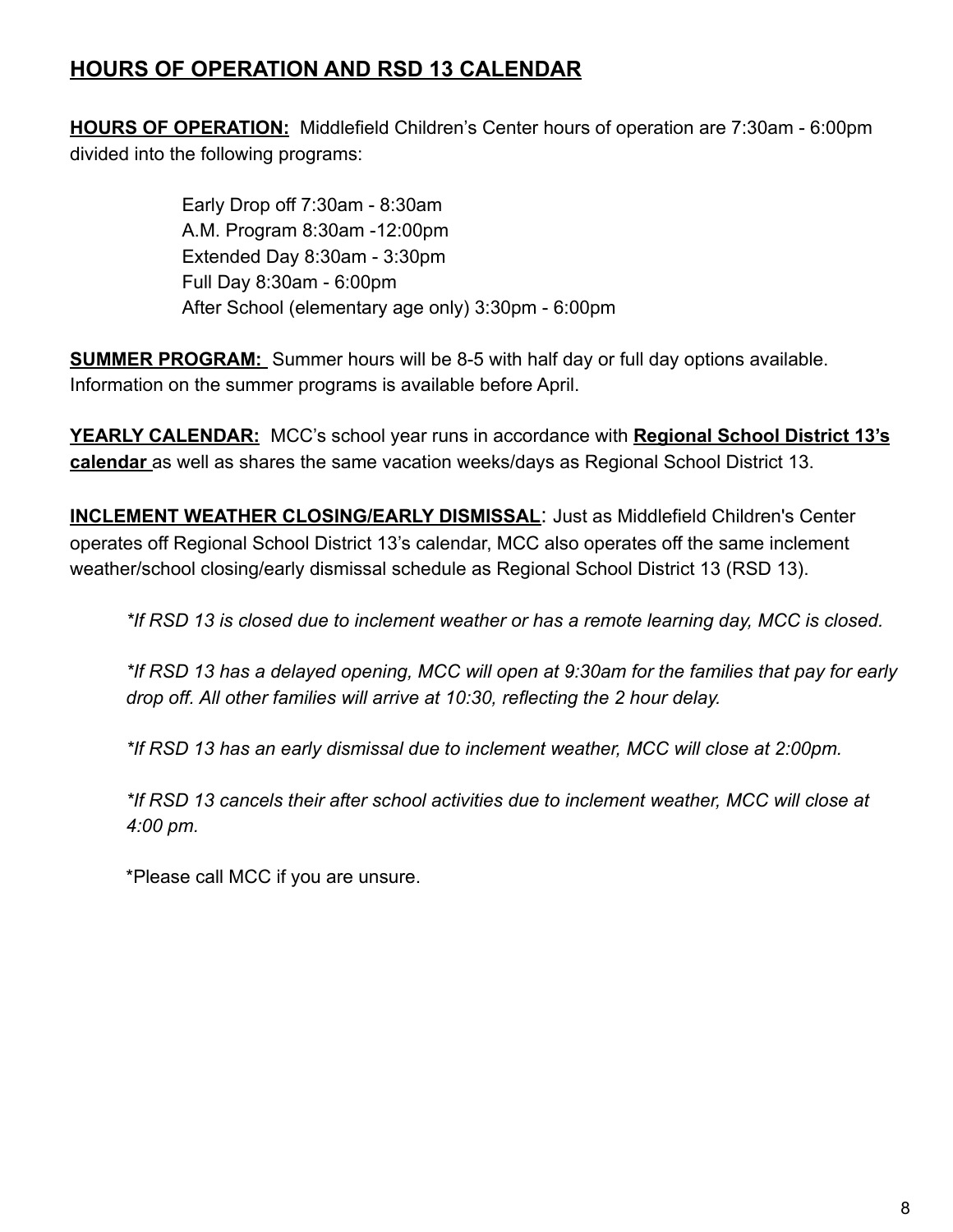### **OUR DAILY SCHEDULE**

**8:30**-10:00 Arrival/Playground

Our daily schedule varies depending on enrollment and length of day. The following is a sample of our full day program:

| 5:50-6:00     | <b>Dismissal</b>                                                                       |
|---------------|----------------------------------------------------------------------------------------|
| 3:30-5:50     | Outdoor Play (playground, field, or nature walks)                                      |
| $3:20 - 3:30$ | <b>Extended day dismissal</b>                                                          |
| 2:50-3:20     | do quiet activities after 20-30 minutes.)<br>Bathroom/Hand washing/Snack               |
| 12:50-2:50    | Rest (all children on cots for rest time. Children that do not fall asleep are able to |
| 12:40-12:50   | Bathroom/Handwashing                                                                   |
| 12:00-12:40   | Lunch time                                                                             |
| 11:50-12:00   | <b>Dismissal</b>                                                                       |
| 11:45-12:00   | Circle time: story, music                                                              |
| 11:40-11:45   | Clean-up                                                                               |
| 10:50-11:40   | Free Play and Centers: art, science, blocks, math and dramatic play                    |
| 10:20-10:50   | Circle Time (books/stories, discussion, sharing, music and movement)                   |
| 10:00-10:20   | Handwashing/Bathroom/Snack                                                             |
|               | , , an , .a , givana                                                                   |

### **Elementary School/After School Schedule**

- 3:30-4:00 Bus Arrival times/Snack/Bathroom
- 4:00-4:30 Homework
- 4:30-6:00 Outside Play (playground, field, or nature walks)
- **6:00** Dismissal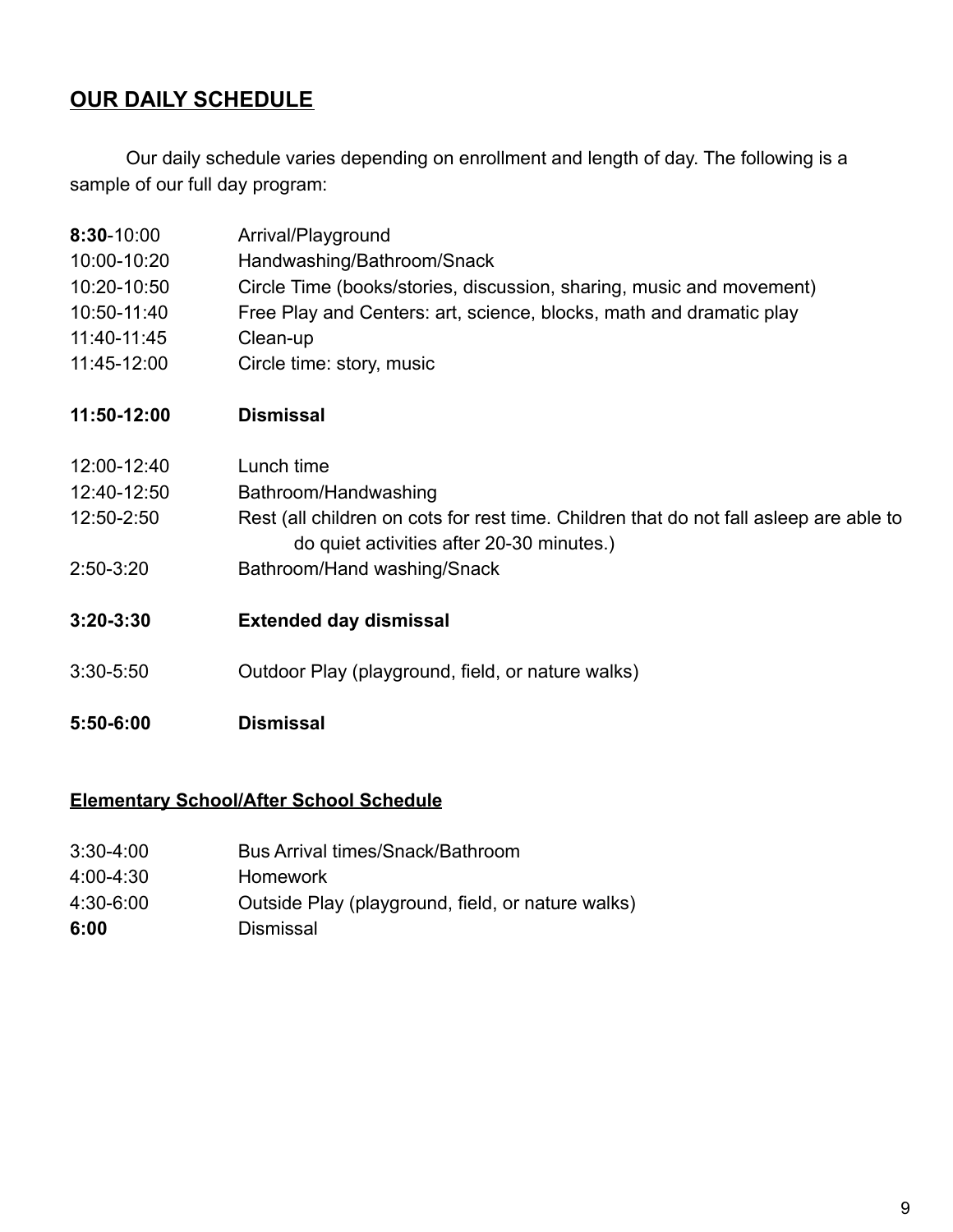# **NON CO-OP PROGRAM**

### **NON CO-OP PROGRAM**

The non co-op choice is for the families who feel that it may be too difficult to fully participate in the co-op program. The non Co-op option will excuse you from serving on a committee hence the higher tuition rate. Non Co-op families are not required to participate in fundraising. We will, however, always invite Non Co-op Families to participate as they would like to on their own accord, and any participation is always welcome. We do ask that a family member attend the August Family meeting as there is a great deal of information shared that is important to all families at MCC.

### **MANDATORY PARENT MEETINGS**

There is ONE mandatory meeting a year, in August for ALL enrolled families. A representative for each Non-CO-OP family is required to attend the August parent meeting. If you are unable to attend and do not send a representative, you will be charged a \$50 fine.

### **CO-OP PROGRAM**

### **CO-OP PROGRAM**

What is a co-op? A parent cooperative preschool is administered and maintained by the parents on a non-profit, non-sectarian basis. Each family has two committee assignments that allows them to share in the business operation of the school, thus making it truly a cooperative venture.

### **MANDATORY PARENT MEETINGS**

There are TWO mandatory meetings a year, one in August and one in May for ALL enrolled families. A representative for each CO-OP family is required to attend the August & May parent meeting. If you are unable to attend and do not send a representative, you will be charged a \$50 fine.

#### **CO-OP PROGRAM RESPONSIBILITIES**

- Complete **one task per month** from the maintenance list which helps in the general upkeep of the classrooms, school, and outdoor spaces.
- Complete **one fundraising and public relations task for our FALL and SPRING fundraisers**. The number of and timing of fundraisers changes yearly.

#### **FINES FOR INCOMPLETE MONTHLY MAINTENANCE TASK**

• Completion of a monthly maintenance co-op task is vital to MCC. Non-completion will result in a \$25 fee. If Non-Completion continues for more than 1 month, you will be charged the NON CO-OP rate for the remainder of the year.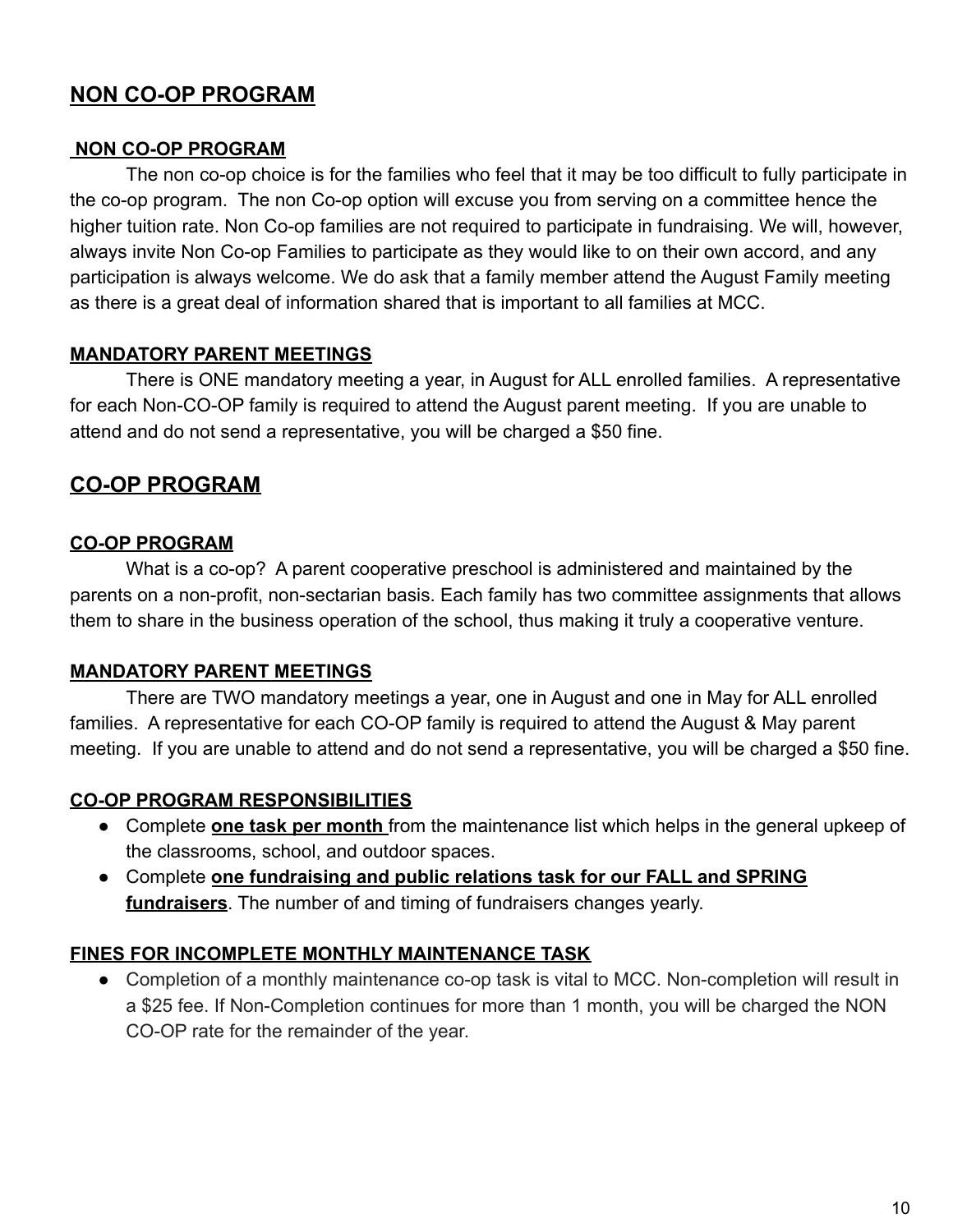### **FINES FOR NON PARTICIPATION IN FUNDRAISING EVENTS**

● As a participant in the **co-op program**, you are mandated to participate in all fundraising events. This is how we can help keep the tuition rates lower. A fine for non-participation in fundraisers will be determined by the board of directors prior to each fundraising event.

### **BOARD OF DIRECTORS**

As a cooperative, parent-managed school, the Board of Directors is made up of parents who work together to hire teachers, manage the finances, and generally oversee school operations. The board, consisting of 3-8 parents, works as a team with the Director to help achieve the school's goals. The Parent Board and Director will meet monthly to focus on goals and business decisions.

### **Membership Powers and Responsibilities**

The owner and ultimate authority of the Middlefield Children's Center is the cooperative membership. The following positions are held by elected members of the cooperative membership with a term of office of 1 year: **Director, President, Vice President, Treasurer, Secretary, Fundraising Co-chairs**

### **Board of Directors Collective Responsibilities:**

- Each board member is responsible for attending monthly board meetings.
- Provide input/talking points for general membership and executive session agendas
- Schedule the date and time of each board meeting a month prior
- One Board member position fulfills a family's co-op responsibilities.
- Single families cannot hold more than one elected board position.
- Collectively discuss salary increases yearly under the guidance of the treasurer
- Collectively discuss tuition increases yearly under the guidance of the treasurer
- Each board position has an established email account that you are responsible for maintaining and utilizing for all communications and document sharing.
- Two unexcused absences (by a board member) from board meetings will result in that board member being asked to step down from their board position.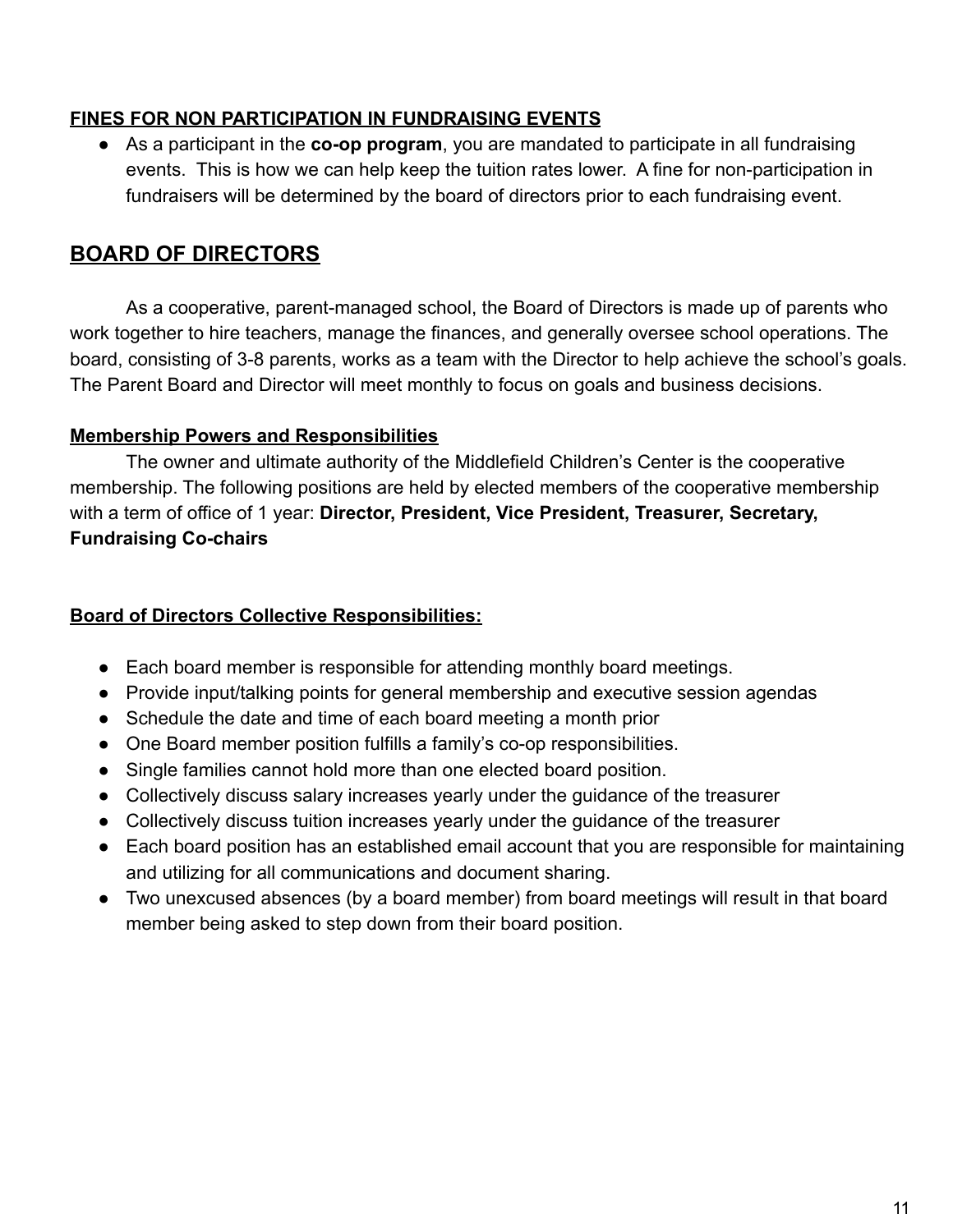# **Board of Directors Individual Responsibilities:**

| <b>President</b>                       | A. Serve as the central source of communication between all persons<br>associated to and with Middlefield Children's Center, including the MFC<br>B. Run all meetings of Middlefield Children's Center<br>C. In conjunction with the Director, create and maintain a maintenance<br>task sign-up each month.<br>D. Notify families of fines for incomplete monthly maintenance tasks.<br>E. Possess one of the three legal bank signatures of the organization<br>F. Set up online banking and assign access to secretary and treasurer.<br>G. Responsible for acting as church liaison.<br>H. Delegate responsibilities if necessary.                                                                   |
|----------------------------------------|----------------------------------------------------------------------------------------------------------------------------------------------------------------------------------------------------------------------------------------------------------------------------------------------------------------------------------------------------------------------------------------------------------------------------------------------------------------------------------------------------------------------------------------------------------------------------------------------------------------------------------------------------------------------------------------------------------|
| <b>Vice President</b>                  | A. Act in the absence of the President<br>B. Check the tuition box regularly.<br>C. Using Google Sheets, record ALL deposits by month for the<br>bookkeeper<br>D. Prepare tuition deposits and take them to the bank.<br>E. Send out both a notice and email of overdue tuition - Notify the board,<br>director, and bookkeeper of any overdue tuition                                                                                                                                                                                                                                                                                                                                                   |
| <b>Treasurer</b>                       | A. Ensure open communication and full transparency with bookkeeper<br>B. Serve as communicator between bookkeeper, board, and director<br>C. Manage ALL bank transactions including deposits and withdrawals<br>(fundraisers, bonuses, etc)<br>D. Pay bills as they come in<br>E. Maintain Middlefield Children's Center insurance plans (bills, etc)<br>F. Prepare annual budget based on information from bookkeeper<br>G. Order supplies (Amazon, nature explore, by request/approval)<br>H. Review monthly bank account reconciliation done by the bookkeeper<br>Submit all approved expenses and bills to bookkeeper<br>L.<br>J. Possess one of the three legal bank signatures of the organization |
| <b>Secretary</b>                       | A. Be responsible for recording minutes and maintaining the records of all<br>meetings.<br>B. Using Google Doc template, keep a record of both regular and<br>executive session meetings. Share will all members of the board.<br>C. Possess one of the three legal signatures of the organization.<br>D. Work with board members to edit minutes until approved by all<br>members.<br>E. Email Co-op families with approved meeting minutes monthly.<br>F. Possess one of the three legal bank signatures of the organization                                                                                                                                                                           |
| <b>Fundraising</b><br><b>Co-Chairs</b> | A. Oversees all fundraising operations and determines all fundraising<br>opportunities that will be used to raise funds for MCC.<br>B. Act as head of the fundraising committee and delegate fundraising<br>responsibilities required.<br>C. Keep the Board of Directors informed of all fundraising activities and<br>fund status at each monthly Board of Directors meetings.<br>D. Organize all major fundraisers (2-3 annually).                                                                                                                                                                                                                                                                     |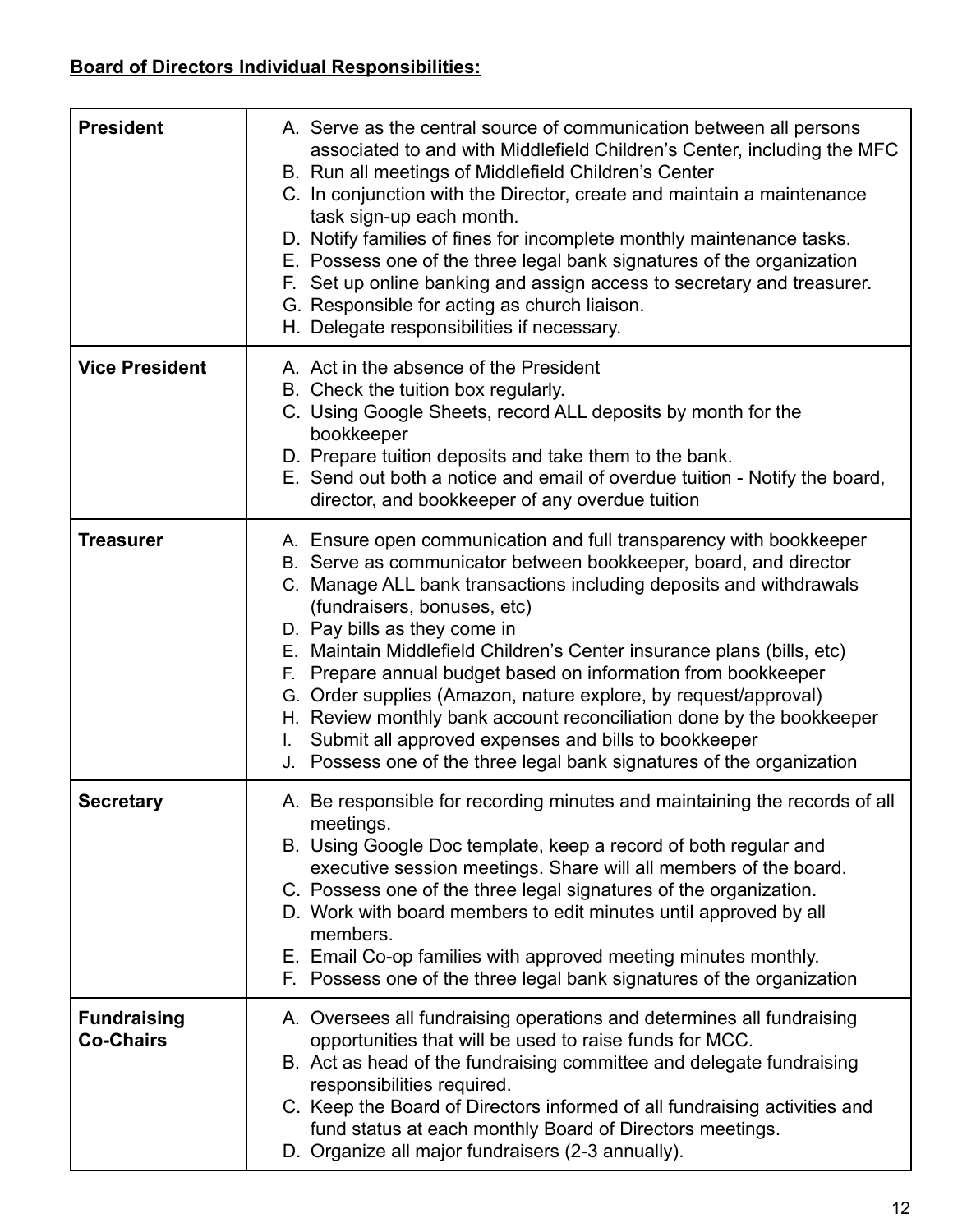|                                    | E. Responsible for getting money from treasurer for fundraising events<br>F. Responsible for money during fundraisers<br>G. Act as head of the public relations committee and delegate PR<br>responsibilities.<br>H. Organize ways to give back to the community.<br>I. Organize ways for MCC to participate in community events.<br>J. Work with the director to complete all needed advertising.<br>K. Oversee the yearbook committee. |
|------------------------------------|------------------------------------------------------------------------------------------------------------------------------------------------------------------------------------------------------------------------------------------------------------------------------------------------------------------------------------------------------------------------------------------------------------------------------------------|
| <b>Bookkeeper</b><br>(note: not an | A. Knowledge of Quickbooks Online<br>B. Check Tuition Google Sheets (kept up by treasurer) for deposits/paid<br>invoices                                                                                                                                                                                                                                                                                                                 |
| elected role, Board                | C. Record all deposits in Quickbooks submitted by treasurer                                                                                                                                                                                                                                                                                                                                                                              |
| or Directors votes                 | D. Ensure open communication and full transparency with treasurer                                                                                                                                                                                                                                                                                                                                                                        |
| annually to hire for               | E. Reconcile bank account monthly - provide reports to treasurer                                                                                                                                                                                                                                                                                                                                                                         |
| services)                          | F. Process weekly payroll                                                                                                                                                                                                                                                                                                                                                                                                                |
|                                    | G. Maintain employee records for payroll in Quickbooks                                                                                                                                                                                                                                                                                                                                                                                   |
|                                    | H. Maintain direct deposit accounts for staff                                                                                                                                                                                                                                                                                                                                                                                            |
|                                    | I. Process monthly payroll deposits                                                                                                                                                                                                                                                                                                                                                                                                      |
|                                    | J. Process quarterly federal and state tax payments and filings                                                                                                                                                                                                                                                                                                                                                                          |
|                                    | K. Process annual federal and state payments and filings                                                                                                                                                                                                                                                                                                                                                                                 |
|                                    | L. Create/report/disperse W2s annually                                                                                                                                                                                                                                                                                                                                                                                                   |
|                                    | M. Maintain workers compensation plans, payment, etc                                                                                                                                                                                                                                                                                                                                                                                     |
|                                    | N. Provide tax statements to families who have dependent care accounts<br>(upon request)                                                                                                                                                                                                                                                                                                                                                 |
|                                    | O. Enroll students for quickbooks invoicing/payments, and for budgeting<br>purposes                                                                                                                                                                                                                                                                                                                                                      |
|                                    | P. Provide Profit & Loss reports to MCC treasurer for budget preparation                                                                                                                                                                                                                                                                                                                                                                 |
|                                    | Q. Process billing for all enrolled students-includes invoicing, processing<br>payment                                                                                                                                                                                                                                                                                                                                                   |
|                                    | R. Complete annual workers compensation report -requested by<br>insurance company                                                                                                                                                                                                                                                                                                                                                        |
|                                    | S. Complete and file annual tax return                                                                                                                                                                                                                                                                                                                                                                                                   |
|                                    | T. Work directly with IRS/State agencies as needed                                                                                                                                                                                                                                                                                                                                                                                       |

#### **The collective Board of Directors has the following authority:**

- 1. Authorize the establishment of any special committee and define its responsibilities.
- 2. Authorize the purchase of major equipment.
- 3. Act in matter of policy not delegated to the committees.
- 4. Select, appoint, re-appointment or decline to re-appoint any teacher, including Director/Interim Director, and bookkeeper, and negotiate, approve, and execute contracts of employment.
- 5. By a majority vote of the Board of Directors and with the consent of a majority of the members attending a duly-called membership meeting, duly sever the connection of any teacher, bookkeeper, or the Director/Interim Director with the school, in a manner consistent with the terms of the employment contract.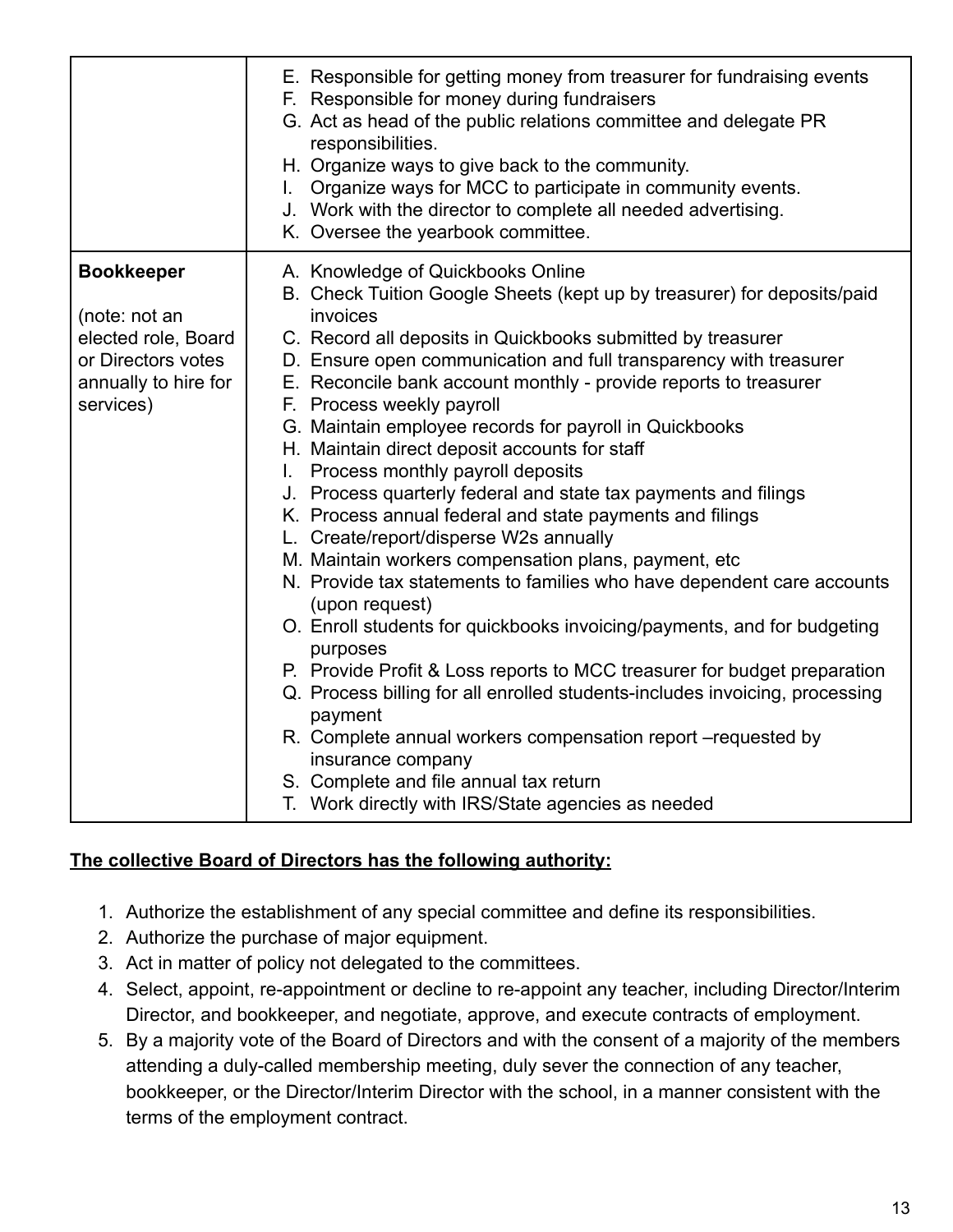- 6. Discontinue a child's enrollment for the following reasons: a member's failure to meet financial or participation responsibilities as agreed; or, upon recommendation of the professional staff, for the child's inability to adjust to the school program.
- 7. Consider any change of tuition during the school year and recommend such need to a vote of the general membership; tuition can be changed during the year by two-thirds of the general membership voting agreement.
- 8. With a majority vote of all members, establish or change auxiliary programs

# **ENROLLMENT GUIDELINES**

### **CONDITIONS FOR ENROLLMENT**

Our program is licensed for children ages 2.9 - 12 years of age.

**PRESCHOOL PROGRAM:** The child must be three years old by December 31st of the current year in order to be accepted into the preschool (3-year-old) program. We expect children to be potty trained, however we do understand that some parents choose to use pull-ups as part of the process. We will allow the use of pull-ups as long as the child is able to use them independently.

**PRE-KINDERGARTEN PROGRAM:** The child must be four years old by December 31st of the current year in order to be accepted into the pre-kindergarten (4-year-old) program. The child must be toilet trained.

**SCHOOL- AGE PROGRAM:** The child must be of kindergarten age to be accepted in the school age program.

- Parents must register in person and complete all necessary forms **by June 1st**. These include:
	- Registration form and fee
	- Enrollment agreement and deposit
	- Emergency card
	- Current physical form
	- Student information form
	- Discipline Policy Acknowledgement form
	- Parent code of conduct.
- In the event that all school slots are filled, a waiting list will be kept in order of application. Openings will be filled from this list on a first-come first-serve basis.
- Enrollment applications will be numbered, indicating the order in which they are received on application days.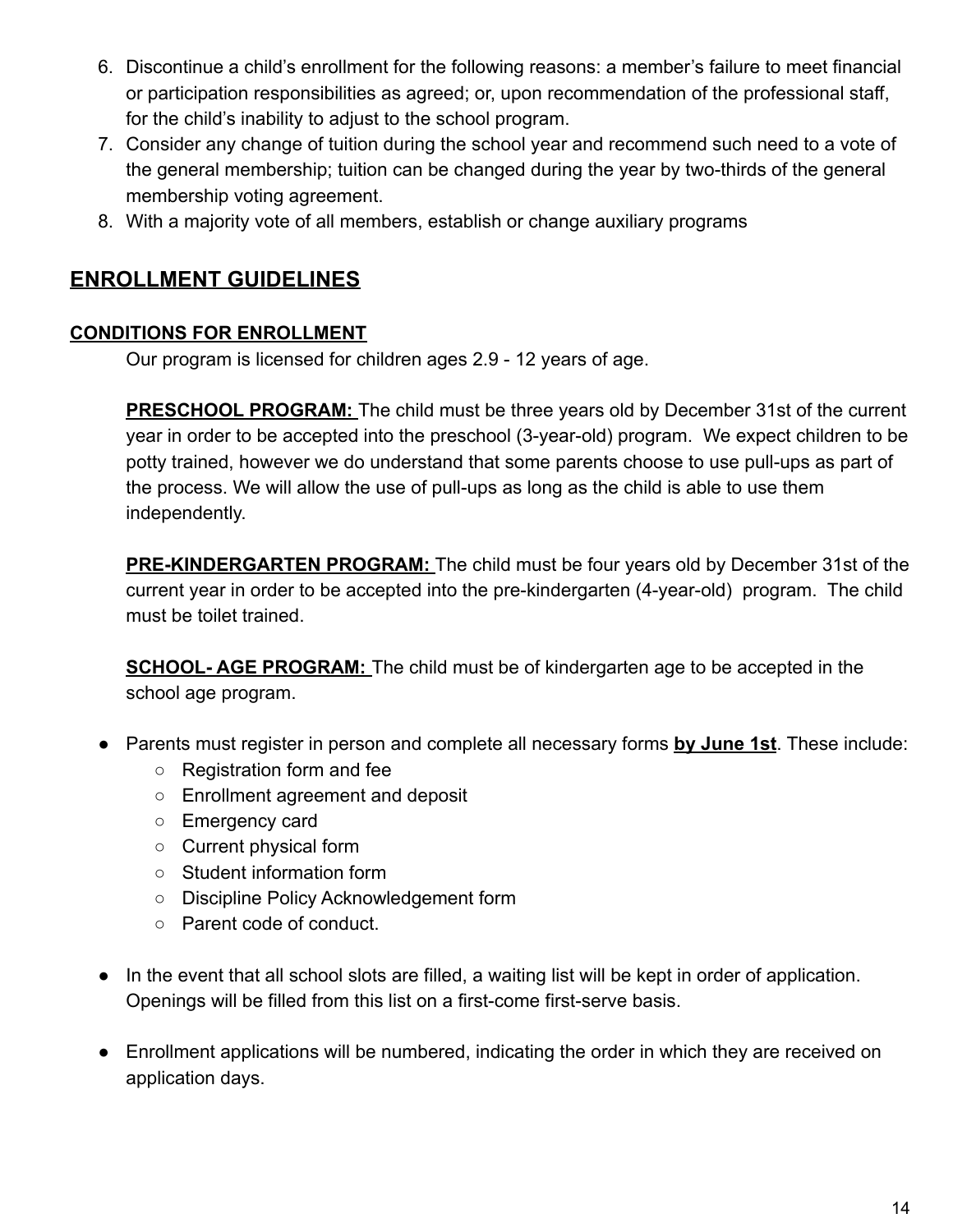# **REGISTRATION FEES and FINES**

**Registration Fee:** A non-refundable registration fee is due at the time of application: \$100 for new MCC families and \$50 for returning MCC families.

**Deposit:** To reserve your child's space at Middlefield Children's Center, a non-refundable deposit in the amount of **1 month's tuition** will be due by June, 1, 2020. This deposit will cover the tuition for June 2021. If you register AFTER JUNE 1, 2020, a deposit in the amount of 1 month's tuition is due upon registration.

**Monthly Tuition:** Your monthly tuition is payable in advance and due by the 1st of each month. Here is the payment schedule:

| September 1, 2022       | <b>October 1, 2022</b> | <b>November 1, 2022</b> |
|-------------------------|------------------------|-------------------------|
| <b>December 1, 2022</b> | <b>January 1, 2023</b> | <b>February 1, 2023</b> |
| March 1, 2023           | <b>April 1, 2023</b>   | May 1, 2023             |

\*Tuition may increase annually within a 1-3% increase to reflect cost of living increases.

**Change from CO-OP to NON CO-OP Fee:** MCC relies on its CO-OP families. Should you choose to switch from CO-OP to NON CO-OP after Sept 1st, a \$100 fee will be applied.

### **Discounts**

- $\bullet$  10% discount off yearly tuition total if paid in full by September 1<sup>st</sup>
- 10% discount for multi-child enrollments (monthly, on installments) \*(If combining both discounts, multi-child drops to 5%)

**Per Diem Charge:** If for any reason you need your child to come for an additional day/program, there is a flat rate charge per program. Please check with us first and give 24 hour notice, so we remain in ratio. Daily charges are as follows:

| Morning Session (8:30-12:00) | \$33 |
|------------------------------|------|
| Extended Day (12:00-3:30)    | \$33 |
| Afterschool (3:30-6:00)      | \$33 |
| Full day (8:30-6:00)         | \$68 |

**\*\*There is NO reduction of fees or substituting your child's day when your child is absent, whether it is due to a vacation, illness, or snow days. We base our tuition on an annual rate, paid in 10 monthly installments.**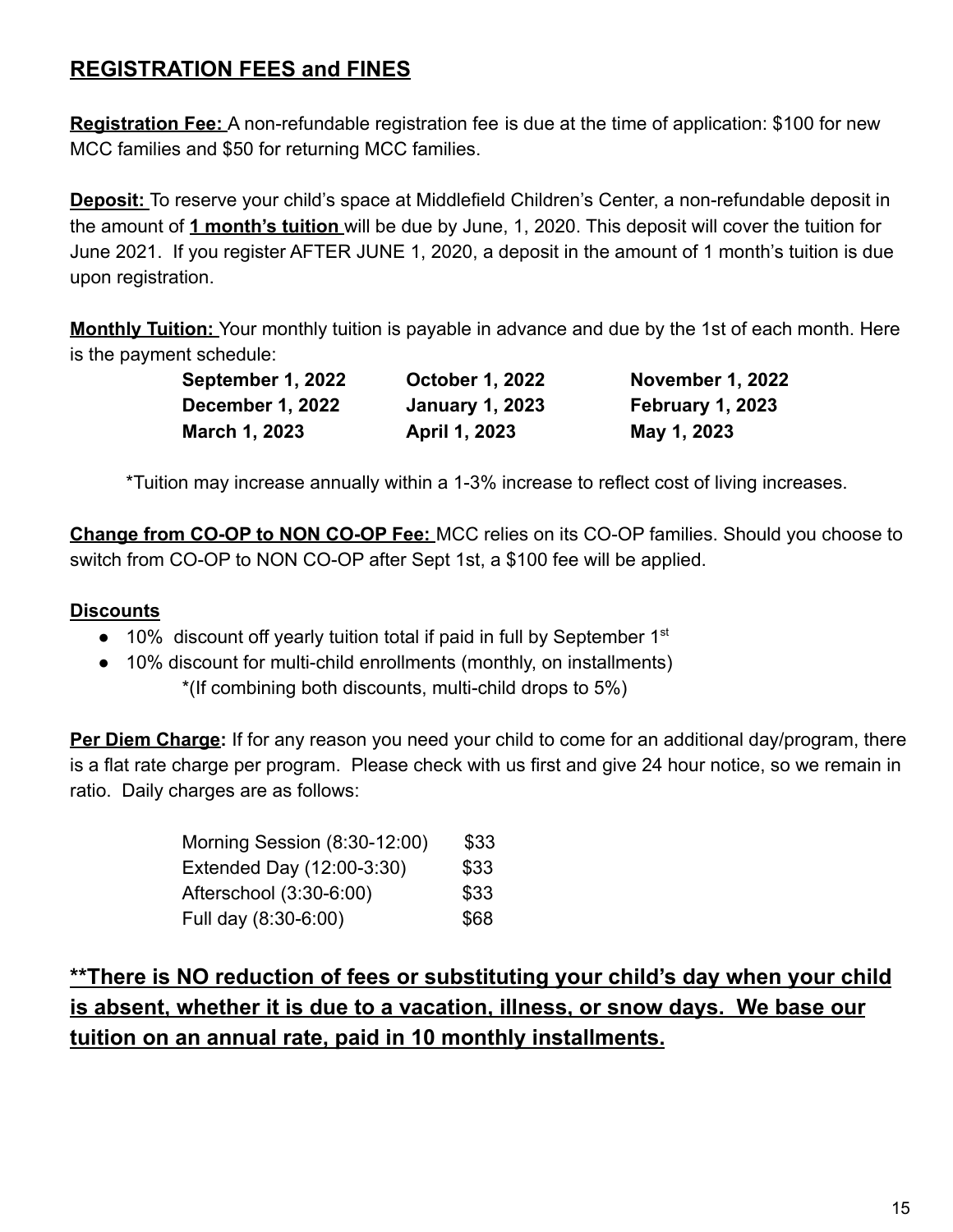# LATE PAYMENT FINES: Tuition is due on the 1<sup>st</sup> of the month.

# There will be a **\$25 late fee per child** for any payment not received by the  $10<sup>th</sup>$  day of the month.

### **Payment is 30 days late**

A meeting with one member of the Board of Directors will be established to determine a payment plan.

#### **Payment is 60 days late**

If any family misses **two consecutive months** of tuition payments and has not paid in full by the **first day of the third month**, that family's case will go before the Board of Directors. The President will alert the family of the 9 days they have to pay the balance via bank check, certified check, or cash, or they risk being expelled.

If payment is still not received **on the 10th of the third month**, the family will be notified that the space can no longer be reserved for your child(ren), and care can no longer be provided for the child(ren) until the balance is current. To reinstate a child, the total outstanding balance (including late fees) must be paid via bank check, certified check, or cash in full with a \$100.00 reinstatement fee. No tuition payment debts may be carried over the summer, and all tuition payment checks must clear before June 15th of the given year.

#### **Payment is 60 days late with no payment plan set**

When a payment is delinquent for sixty (60) days and no attempt has been made to set up a payment plan to bring the account current, the space can no longer be reserved for your child(ren), and care can no longer be provided for the child(ren) until the balance is current. To reinstate a child, the total outstanding balance (including late fees) must be paid via bank check, certified check, or cash in full with a \$100.00 reinstatement fee. No tuition payment debts may be carried over the summer, and all tuition payment checks must clear before June 15th of the given year.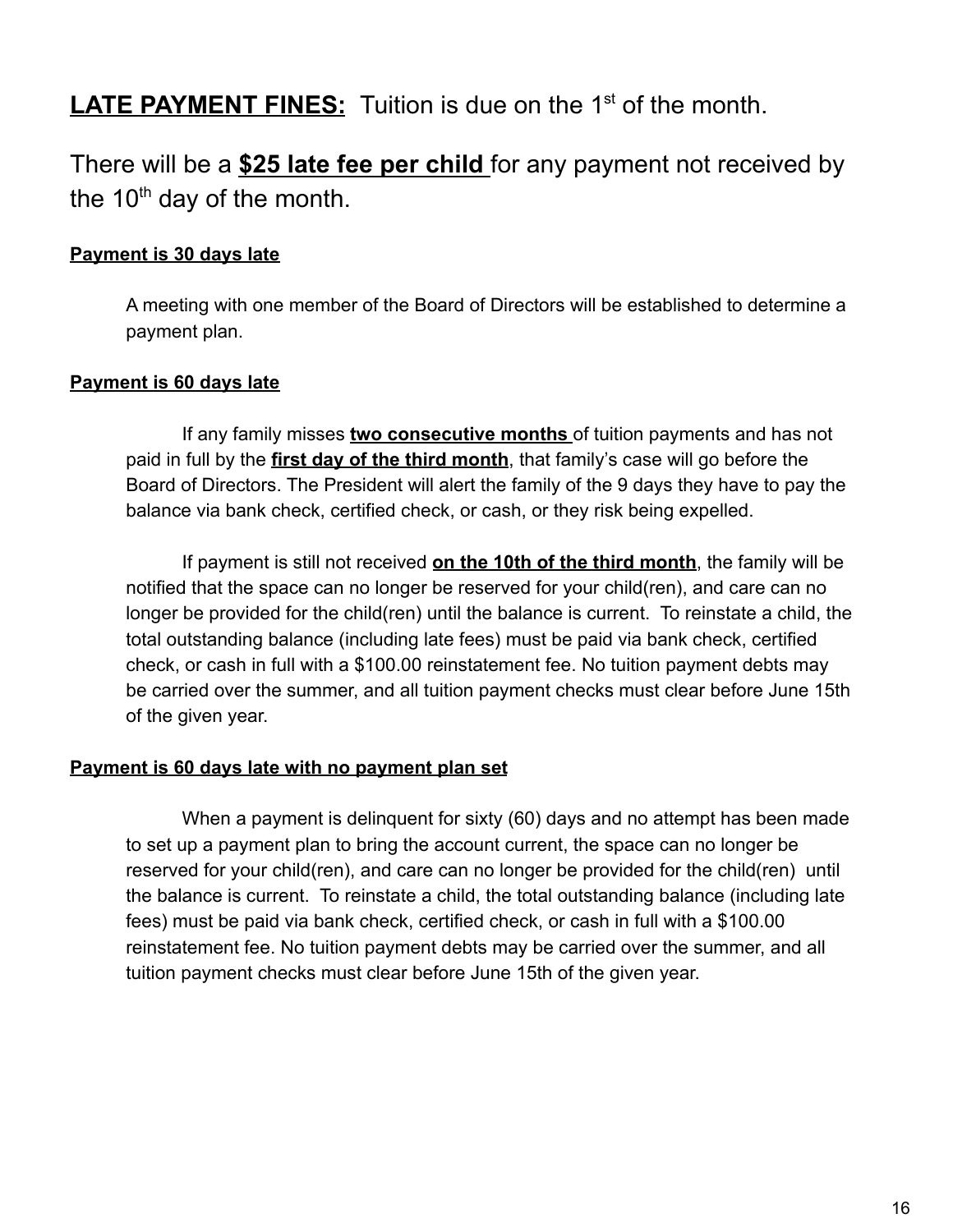**FINES FOR LATE PICKUP OF CHILD - 12:00 or 3:30 DISMISSAL:** If a parent/guardian picks up their child AFTER the designated pick-up time frame, the family will incur a \$10 fee. If the parent/guardian is more than 20 minutes late, the family will be charged a \$25 fee for the next session, for a total of \$35. If parents are late more than twice a month an additional fee, determined by the Board of Directors, will be billed.

**FINES FOR LATE PICKUP OF CHILD - CLOSING TIME:** If a parent/guardian fails to arrive by closing time, the child will remain with two staff members until he or she is picked up. A **\$25 charge will be billed**, followed by a \$25 fee per half-hour to cover staff expenses for staying with the child.

Frequent tardiness may result in the family being asked to leave the school. In case of an emergency, the parent should call the school. If the school is unable to contact the parents or any of the emergency contacts within a half hour of school closing, the authorities will be called.

\*\*MCC will always have two staff members on site, at least 18 years of age, until all children have been picked up.

**REFUNDABLE FEES:** A family who withdraws from the program before September 1<sup>st</sup> will be refunded any monies paid towards annual tuition. A family who withdraws from the program MUST give a **thirty (30) days written notice** to the Director and all current financial obligations must be met. The deposit payment will only be refunded due to extenuating circumstances to be approved by the Board of Directors

**SCHEDULING CHANGES**: MCC requires a **one month written notice for any schedule change or request**. If you are reducing your schedule and do not give a 30 day written notice, you are responsible to pay the original amount for the month. The new amount will take effect next month. If you extend your schedule or change your enrollment status from Co-op to Non Co-op, we will require the difference of the monthly tuition to be added to the deposit.

**PROBATIONARY PERIOD**: There will be a one-month (calendar month) probationary period for all children. If staff and parents agree that the placement at MCC is not appropriate for a particular child, the deposit will be refunded and all tuition for the balance of the year will be waived. For example, if the MCC school year begins on September 1<sup>st</sup>, then the probationary period will end on October 1<sup>st</sup>.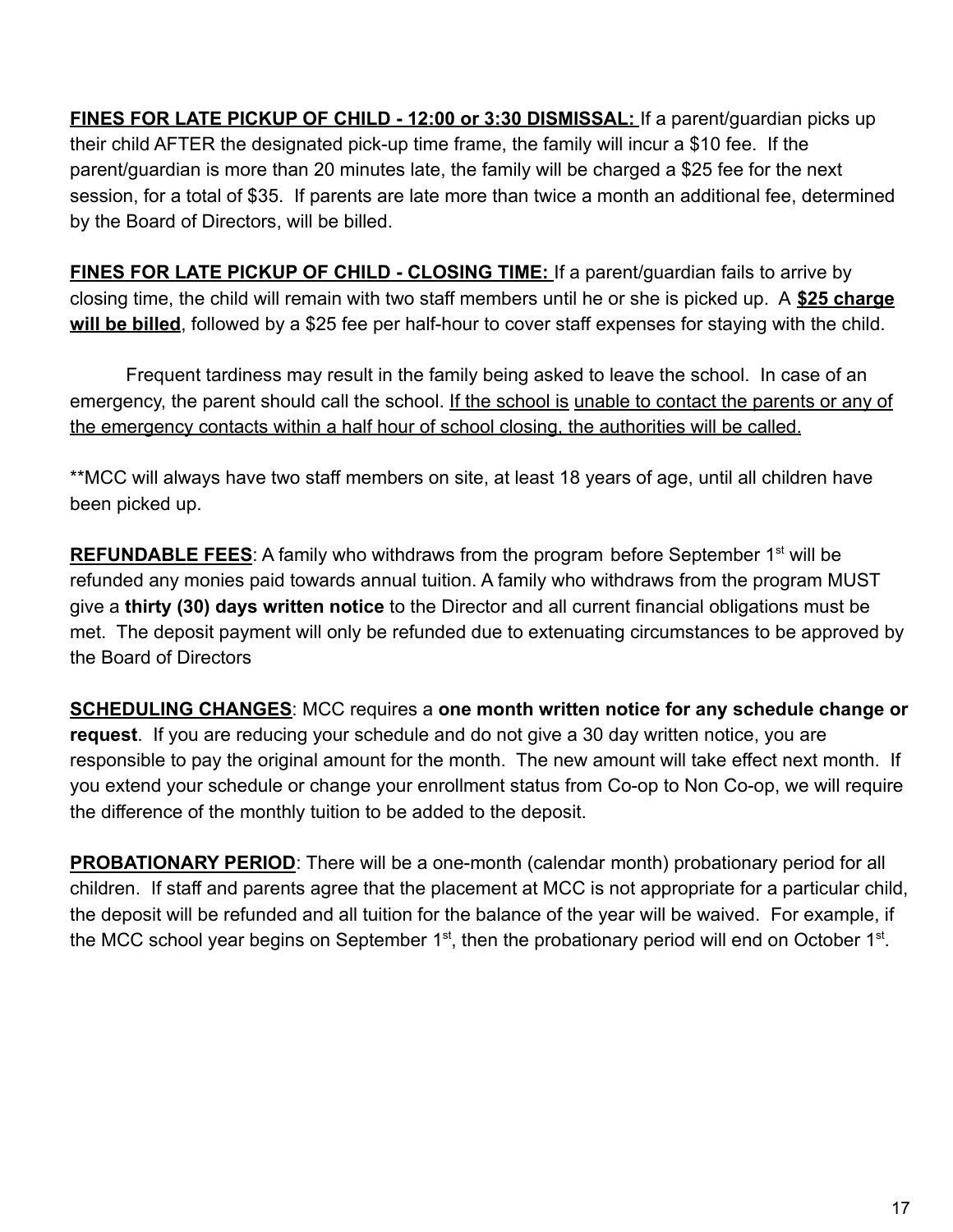### **CLOTHING REQUIREMENTS AND SUGGESTIONS**

Children should dress comfortably, simply and suitably for the weather.

**Please bring in weather appropriate clothing for outdoor play – we do go out in the winter – boots, hats, snow pants and mittens.**

**Our activities can get very messy! Parents are advised to avoid sending children to school in clothes they do not want spoiled.** Children will go outside daily where they will not only be building, but they have access to our mud kitchen and sand box. While we do our best to protect the children with smocks, etc., clothes can still get dirty.

Children should also bring a complete change of clothing, well labeled, according to the season, to school in the event that accidents, spills, wet playground and water table play may make changing clothes necessary. Each child has a small bin below the cubbies to store their extra change of clothes.

### **Within the classroom, children do not wear shoes. Parents/caregivers are asked to please provide either inside shoes or slippers for each child.**

**Shoes**: We encourage families to send their children wearing appropriate shoes. Sneakers are recommended. With children jumping from structures, climbing up and down slides, and manipulating wood and brick objects for building, protecting the children's feet is very important. It is the right of any teacher to limit a child's activities if they are not wearing shoes appropriate for an area on the playground.

# **\*For the safety of the children, please follow the following guidelines: Sneakers and socks are safest!**

**We do not recommend flip flops, sandals, or CROCS for any outside play. A change of sneakers and socks required.**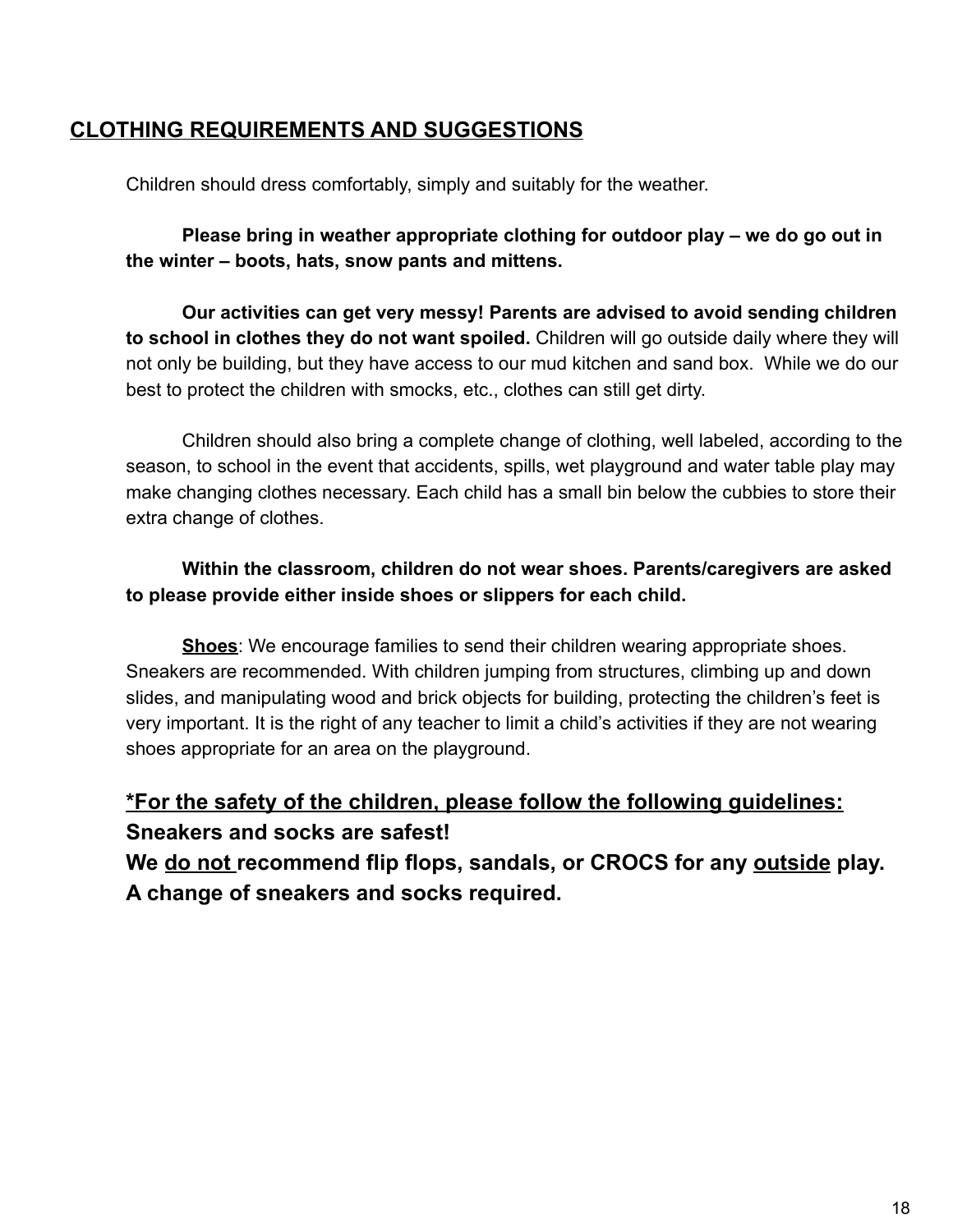# **GENERAL INFORMATION**

**DAILY COMMUNICATION:** Parents and teachers need to communicate! Parents are encouraged to ask about the events that happen each day. The staff is available before and after class on a daily basis to discuss in private any questions or concerns you may have regarding your child and/or the program. Please feel free to talk to your child's teacher at school or email to request a meeting. MCC will provide a private area for these conversations to take place.

MCC uses the Brightwheel app for checking children in and out each day and teachers communicate daily through the app. Notes, photos and videos can be sent directly to families. This app is also used for sending out alerts about weather related closings or possible Covid-19 related quarantines.

**CONFERENCES:** Conferences are held in November and May with an optional January conference. A written progress report will accompany the May conference. In addition to these times, you may request a conference as necessary.

With Covid-19, conferences will be offered over the phone.

**REFERRALS:** If parents or teachers have concerns about the development of a child, the staff of Middlefield Children's Center will work with parents to make a referral to District 13 or help a parent make a referral to the appropriate district for formal evaluation. If necessary, MCC will meet with parents to review evaluation results and discuss a plan of action to meet the child's developmental needs. The staff will work with any additional professionals required for the child's success. It is our goal to work cooperatively with the parents, other professionals and the child to address all concerns.

**SIGN IN POLICY:** Families sign their children in and out each day through the Brightwheel app. Parents are asked to answer a health survey to ensure each child entering the program is not showing signs of illness. Teachers will sign children in and out on attendance sheets in case of app error or internet issues.

**CHANGES IN DISMISSAL PLANS**: If someone other than the parent/guardian, or approved pick-up person is to pick-up, the parent must call, email, or write a note authorizing the change in dismissal. MCC reserves the right to ask for photo identification.

**ACCIDENT REPORT** : If your child is injured during the course of the school day, a note will be sent through the Brightwheel app to notify parents. Additionally, a written report will be given to you with all the details of the incident and any action taken. In case of a medical emergency, a qualified staff member will administer first aid as needed. Attempts will be made to contact the child's parents first as well as their doctor/dentist. If not available, the program's health consultant will be contacted. For extreme emergencies, 911 will be called. An ambulance will take the child to Middlesex Hospital,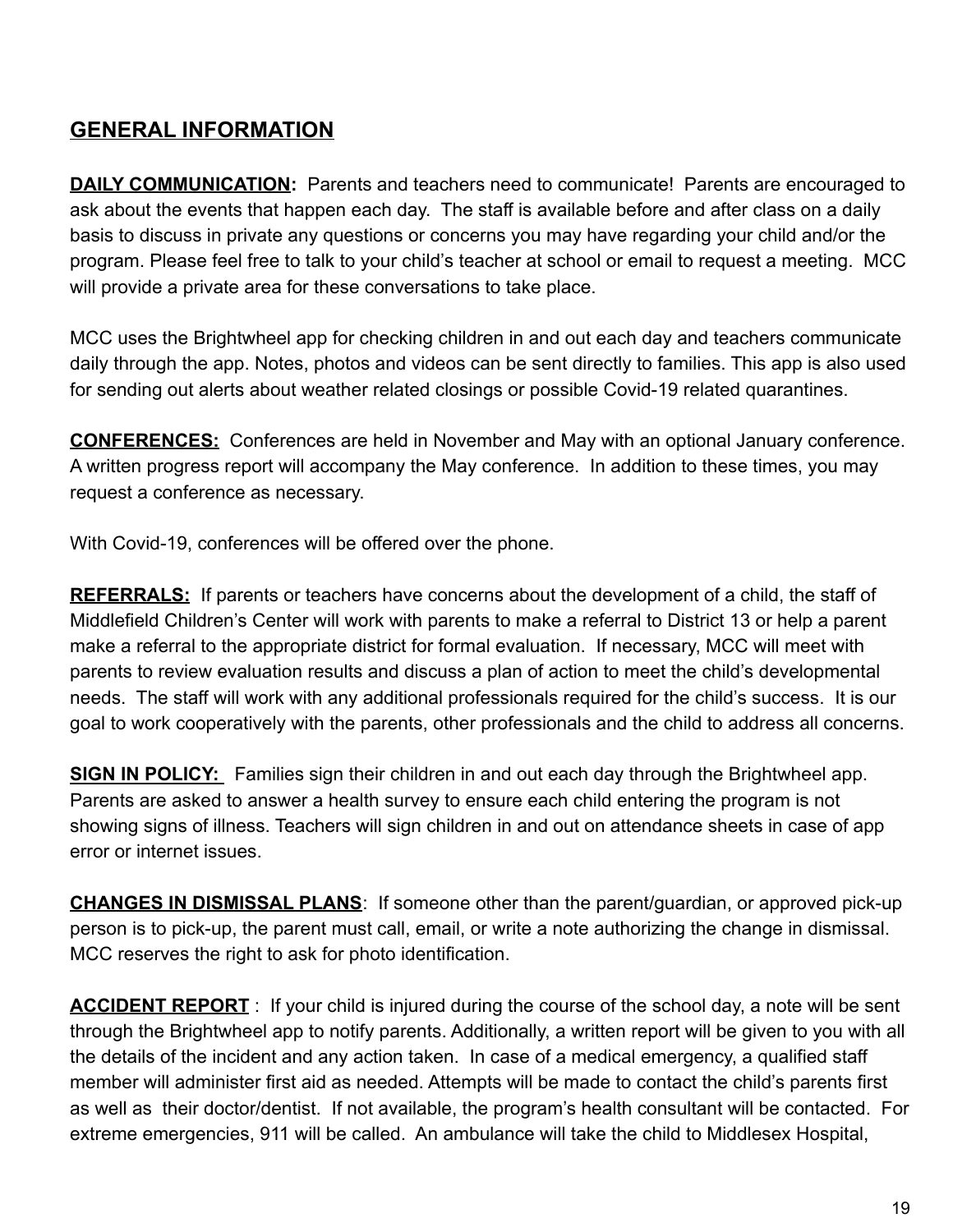unless otherwise noted by the parent to transport to another hospital. A staff member will accompany the child as long as the state mandated ratio is fulfilled. Another staff member will notify parents.

**INCIDENT REPORTS**: If there is a situation that involves your child injuring another child, we will complete an incident report. These reports are used to track accidents, injuries to children, and behaviors. With this information the program is able to assist children that are struggling to control impulses or behaviors and guide them to productive and acceptable choices and outcomes. This information is not shared beyond the staff working with the child.

**STAFF PRESENCE:** The MCC Board of Directors can vote to authorize the hiring of additional staff, if needed, based on enrollment numbers to meet Department of Public Health State Licensing Regulations. Current ratios are 10:1.

**TEACHER SUBSTITUTES:** When a teacher calls in sick, we will find a replacement from the list of teachers and/or parents who signed up to fill in as needed. If none are available, a staff member will be asked to cover.

**REST:** For children that stay beyond lunch, we offer a rest/napping period. Children that need to sleep have the chance to sleep in a quiet room. Children that have outgrown napping will be asked to rest on a mat for 20-30 minutes. Rest happens after lunch so it is the perfect time for children to unwind and let their body relax. After the 20-30 minutes time period they will be encouraged to use quiet activities such as: puzzles, play dough, and art.

Each child has a mat to rest on. Children may bring one **small** blanket and one small stuffed animal or doll to rest with. **Any items brought from home for rest time MUST be able to fit inside their cubbies or the bag/container that is provided for their belongings.** These materials should be labeled with the child's name. These items will be in their cubby each day and children will be encouraged to get their own belongings as well as put them away. This helps to build self help skills and independence. Blankets go home each Friday!

**TOYS FROM HOME**: Sometimes children need to bring special toys to school to "bridge" home and school transitions. On these occasions we will work with you and your child to make it a positive sharing experience. Past experience has shown us that lots of toys from home create many problems at school. Please encourage your child to leave all personal belongings at home.

**DISCRETION WITH OUT-OF-SCHOOL ACTIVITIES:** Please use discretion in arranging playdates, birthday parties or other non-school related activities. In order to avoid hurt feelings, we ask that you do not use the school cubbies for invitations unless the entire class is invited. A class list is provided to contact families at home.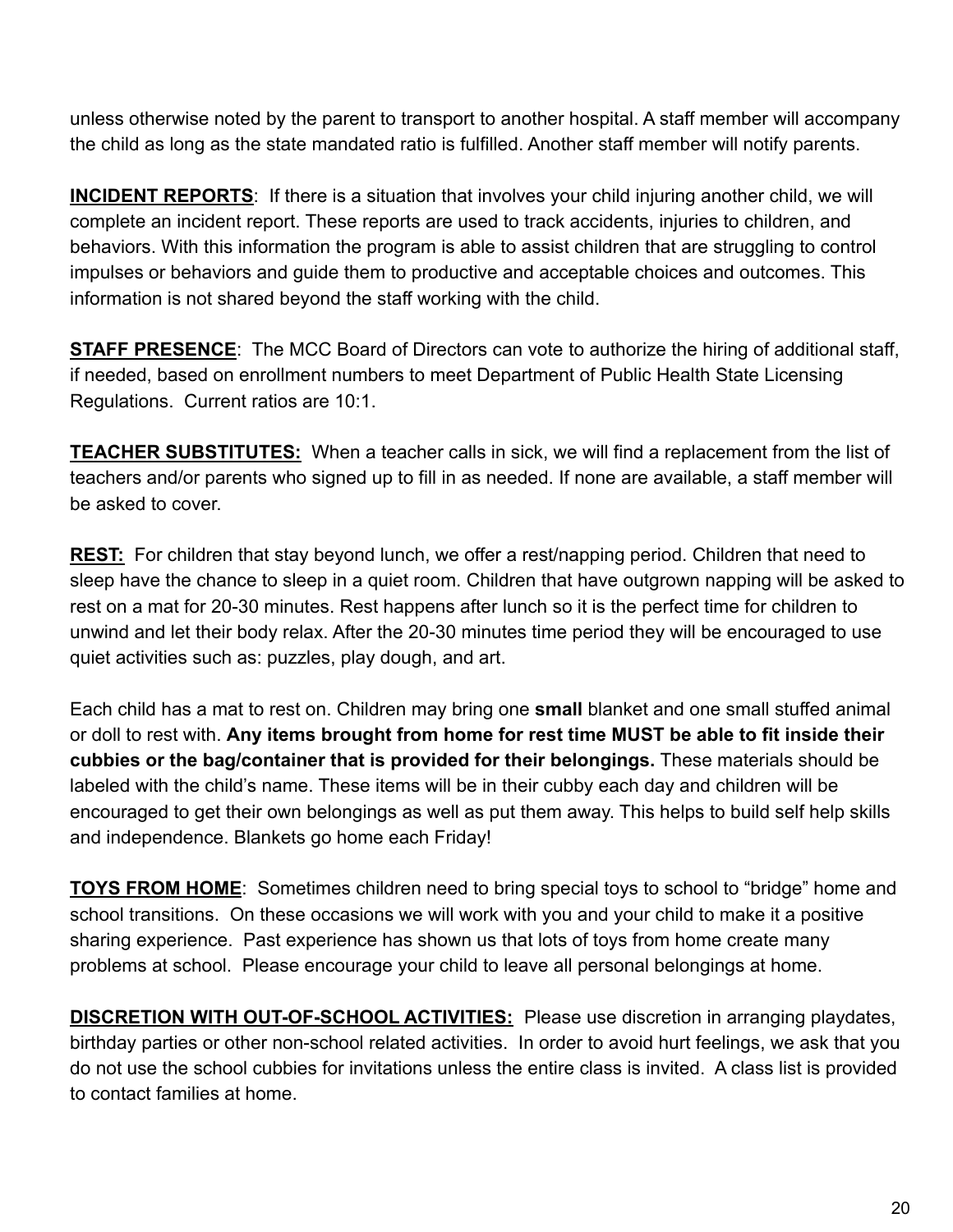**BIRTHDAYS**: At MCC, we recognize each child's special birthday, however, we do not have parties for the children. If parents would like to come in to read a story, or choose to bring a birthday treat, we prefer a treat which is nutritious and healthy. If a baked good is brought in, there needs to be a "Nut Free" label on the container. Please contact the teachers about bringing in a treat before the actual birthday. They will have some wonderful suggestions that take into account possible food allergies among the students, therefore no one will be excluded from the celebration.

Currently, part of our Covid policy, foods can be brought in for celebrations that are store bought, sealed and clearly label all ingredients. Parents are asked to speak with their child's teacher to ensure there are no allergies in the classroom.

**FOOD ALLERGIES AND SNACK/LUNCH RESTRICTIONS:** Each year, based on enrollment we may enforce a nut free policy. This is dependent on the children enrolled in the program. If we do need to be nut free we will provide you with an extended list of foods that can be brought into the program. We do support other food allergies. If any child has a food allergy, parents will all be notified. Since we share bathrooms and the playground, we do school wide limitations to ensure each child is safe and protected from foods that could be harmful.

For children that are here for a half day, parents will pack a snack. For children enrolled in either the extended day program or the full day program, parents will need to pack a morning snack, lunch and an afternoon snack. We do encourage parents to pack fruits, vegetables and proteins as the children are very active each day and need the fuel that healthy foods contain. Please do not pack any form of candy and we suggest that you send in water for your child to drink. We are in agreement with our dental consultant that candy and juice boxes are not the best items to send in as we do not brush teeth during the day and these kinds of foods and drinks can sit on your child's teeth and could potentially cause dental issues.

Please pack 1-3 items for each snack and 2-3 items for lunch. Please keep in mind that as mentioned above, the children play hard and they need foods that will give them energy and they will have days that they eat more or less, but offering enough items will ensure covering those days that they have played hard and need more food.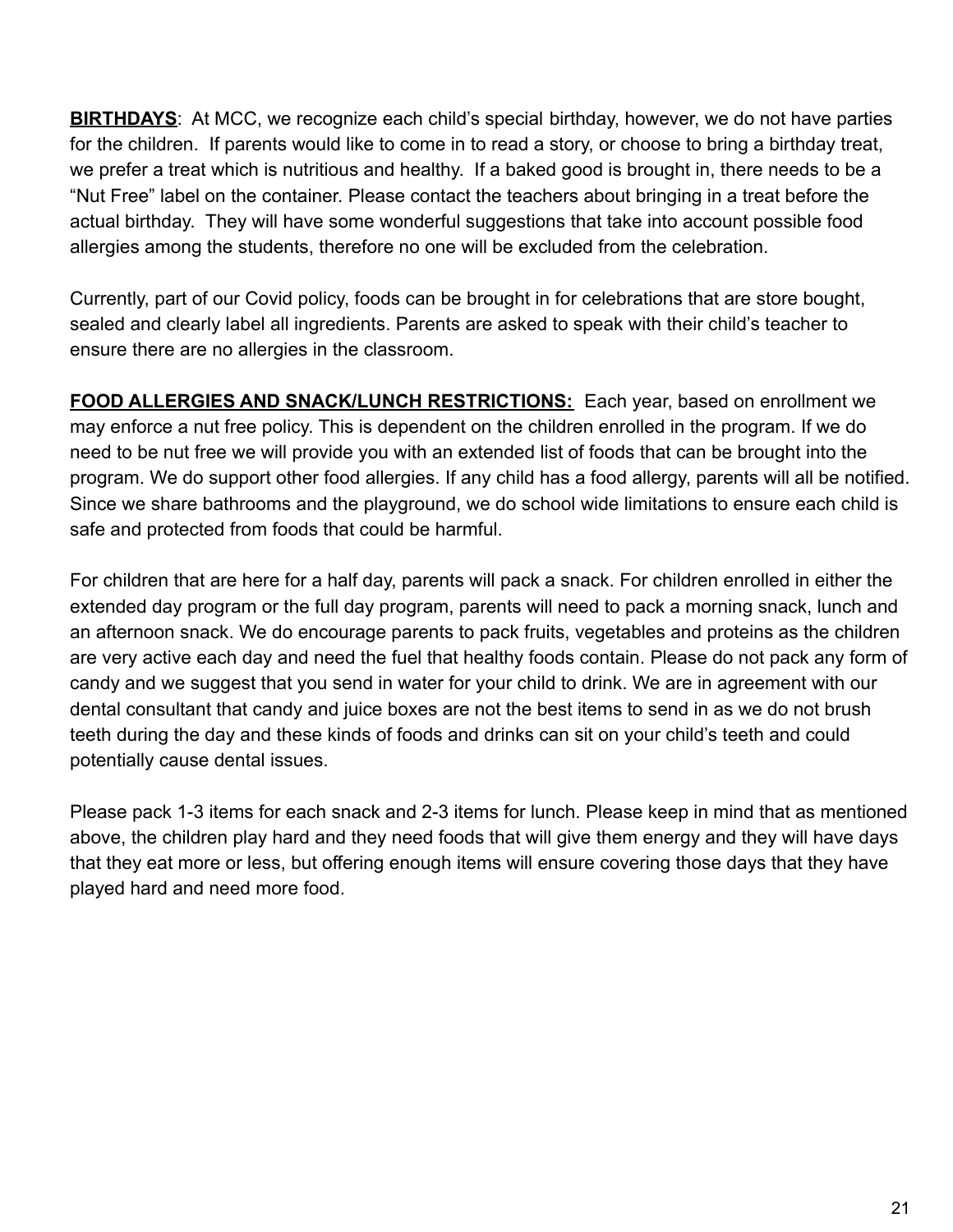### **HEALTH GUIDELINES**

Every child must have a completed medical health form signed by a physician, including all immunization records. All children enrolled at MCC will be required to meet state immunizations guidelines. All health forms must be completed by a physician and returned to school before the first day of school. A child will not be allowed to enter school until the health forms are completed and returned. There is a 30 day allowance for updating physicals during the school year. **As of Sept. 2010, the Department of Public Health has mandated that every child up to 60 months old in a child care center MUST receive the flu vaccine between September 1st and December 31st .** If your child has a well check in August, and you receive the flu vaccine at that time, it will be accepted. Exemptions from the flu vaccine are religious or medical ONLY. Written verification must be given from your physician's office that the vaccine was given.

Young children brought together in groups have increased potential for exposure to infectious disease. Please think of the health of the other children, staff and parents.

The following guidelines are a guide for you to know when to keep your child home from school. As a general rule,it is a good idea to keep your child home from school if they do not feel well enough to be able to pay attention and actively participate in the school day. The following is a list of specific illnesses and our policies for when they can return to school:

- **Fever**: any child with a temperature of 100.4 degrees or more should remain home until feeling better and the temperature is normal for 24 hours without medication. If your child feels ill in the morning before school and has a low-grade temperature, keep the child home and see if other symptoms develop.
- **Colds**: coughs and runny noses, and when accompanied by a fever.
- **Vomiting/Diarrhea**: when vomiting or diarrhea occur overnight or in the morning before school, the child should stay home. Children should remain at home for 24 hours after the last episode of fever, vomiting or diarrhea.
- **Conjunctivitis (Pink Eye**): child may return to school when the affected eye has been treated with antibiotics for 24 hours
- **Strep Throat**: a child diagnosed with strep may return to school without fever after a minimum of 24 hours of antibiotics
- **Ear Infections**: children may return to school after treatment is initiated and they are pain free.
- **Chickenpox**: children with chickenpox may return to school 5-7 days after the onset of the rash if ALL lesions are dry and scabbed over. If any open sores remain, the child must remain at home.
- **Measles**: MCC will follow state guidelines with a quarantine of 7-21 days.
- **Impetigo**: child may return to school after 24 hours of antibiotics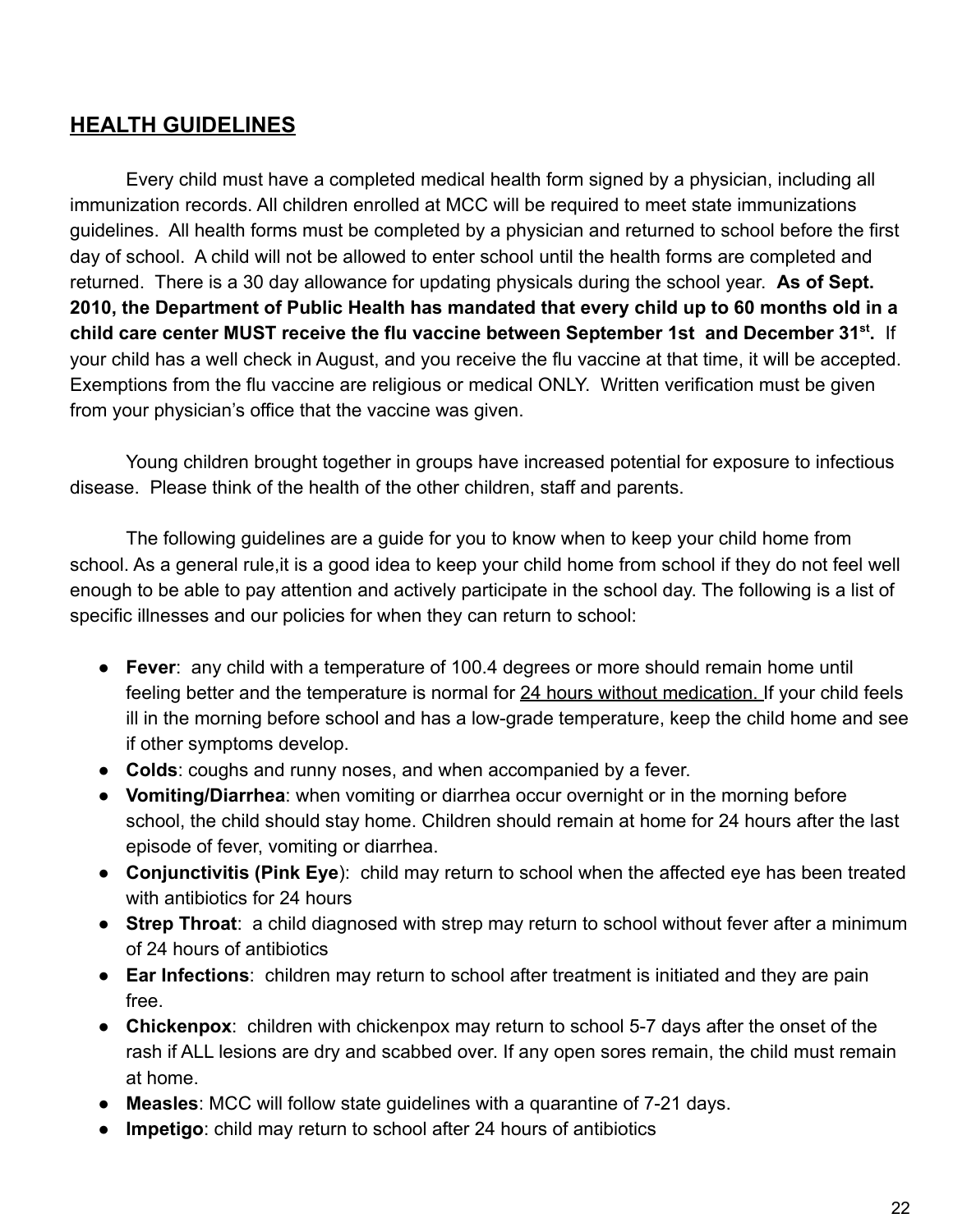● **Rashes:** a child with unexplained rash that is spreading, is causing discomfort, persists for more than 2 days or appears to be a blister or filled with liquid under the skin needs to be seen

by a physician. A note from the physician stating that the child is not contagious is required for the child to return to school.

- **Scabies/head lice/ringworm**: child may return to school after treatment is administered by a physician along with a note stating the child is cleared to return.
- **Communicable diseases**: please notify staff immediately if a child has been diagnosed with a communicable disease. A note from the physician stating that the child is no longer contagious is required prior to the child returning to school.
- If your child has an open wound or sore, it should be cleaned and properly covered before coming to school.
- If your child has any behavioral, developmental, learning, or mental health concerns, please inform the school and indicate if there are any medications or special healthcare needs for the child.
- Please notify the school about any health conditions, including the following:
	- -Allergies to what, what is the reaction and what medications are required, if any.
	- -Significant injuries or accidents
	- -Surgeries
	- -Special dietary considerations
	- -Prescriptions for glasses or contact lenses
	- -Hearing problems
	- -Special healthcare needs

**For any contagious illness, please ask your child's doctor for a note stating they have been seen, treated, and safe to return to school.**

#### **If you are keeping your child at home, please call the school at 860-349-0202**.

#### **Sending your child home:**

If your child becomes ill while in our care, they will be cared for in an isolated room away from the rest of the group to minimize the chances of spreading illness. A parent will be notified of their child's illness and will be required to make arrangements for the child to be picked up **within one hour** of notification by an authorized person. If we cannot reach you the staff will call those listed on your emergency form.

If you are unreachable, or cannot come within one hour, you will be charged \$10.00 for every fifteen minutes until you are reachable and/or arrive for your sick child. A sick child impacts all children and teachers that are exposed, as well as impacting our child/teacher ratio.

If your child does not seem to be themselves: complains of being tired, falls asleep in the middle of an activity or in the morning hours before rest, complains of a stomach ache, ear ache, or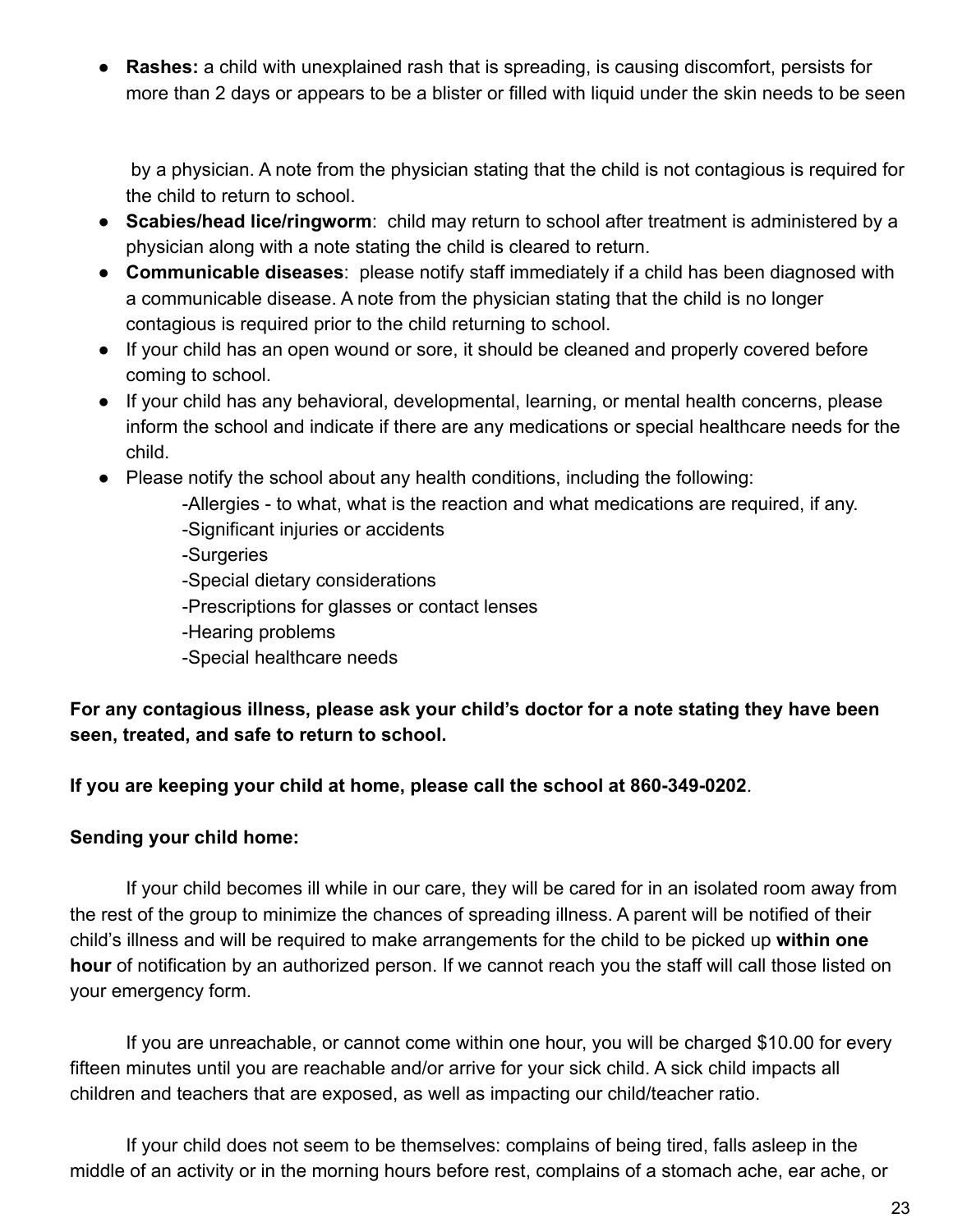seems to be not feeling well, or if they are not able to be an active member of the group, the parent will be called and asked to pick up the child early. We understand this can cause a conflict in your planned schedule, but to prevent illnesses from spreading, your child will need to go home until their symptoms have improved and they are able to be an active member in the group. Please remember, MCC is a preschool, not a daycare and we are not able to care for sick children.

### **Revised Covid Policy – February 10, 2022**

Individuals who develop any of the listed symptoms should plan to either isolate and be tested for Covid with a home test or PCR test and remain away from activities outside of the home until they are fever-free for at least 24 hours without medication and other symptoms are absent or significantly improved.

Or, they should be seen by a doctor to determine if this could be another contagious illness such as strep throat, flu, etc. A doctor's note will be required to return to school/work. Please see above guidelines for illnesses that are not Covid.

COVID-related symptoms include:

- · Fever 100.0 or higher
- · Chills
- · Cough
- · Shortness of breath or difficulty breathing
- · Fatigue
- · Muscle or body aches
- · Headache
- · New loss of taste or smell
- · Sore throat
- · Congestion
- · Runny Nose
- · Nausea or vomiting
- · Diarrhea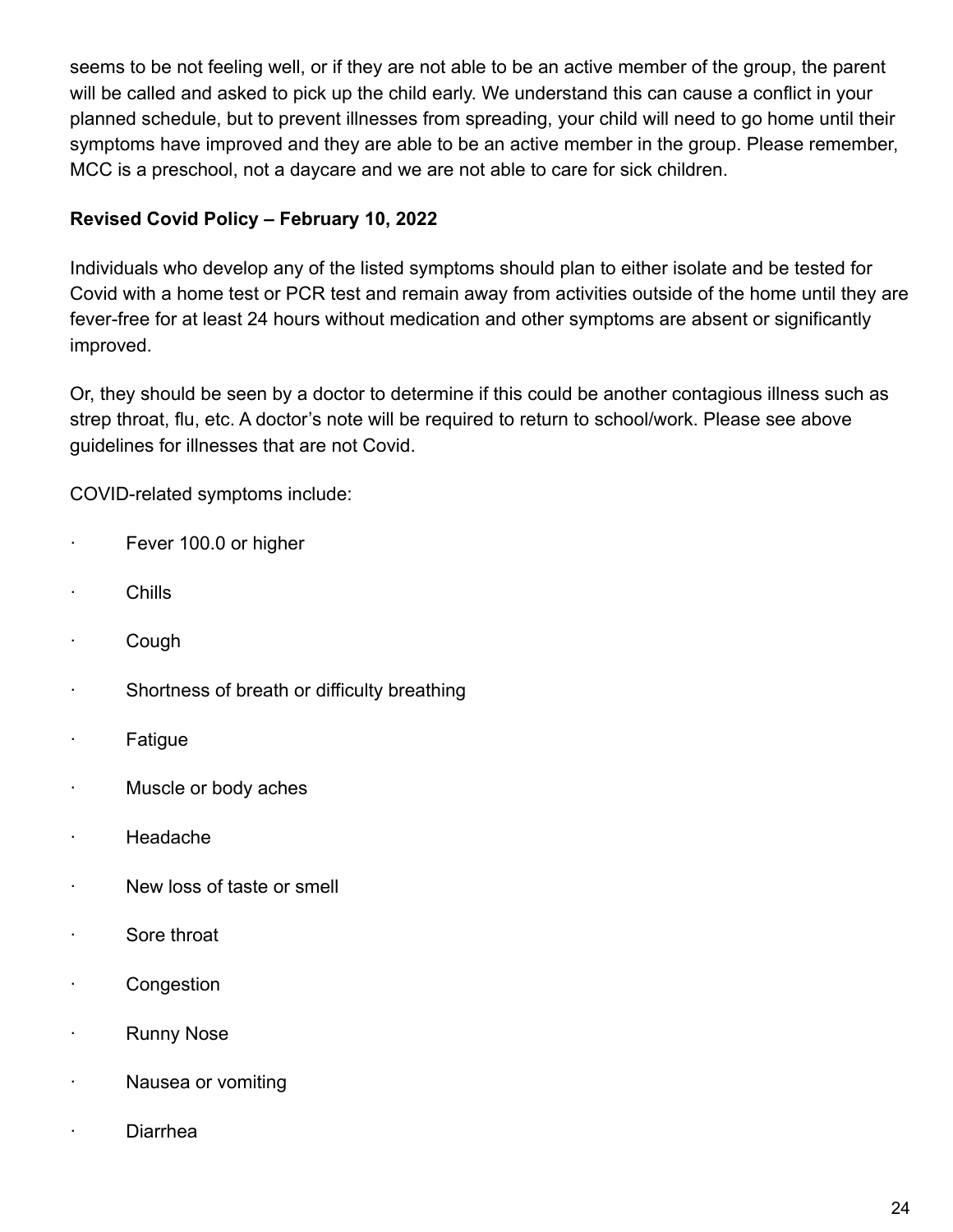Children or staff that present **ANY** of the above symptoms while at school will be sent home and expected to test for Covid-19.

**Individuals that test positive for Covid-19, regardless of symptoms**, should isolate at home for at least 5 days, or longer if symptoms continue; an individual should be fever free for 24 hours WITHOUT intervention (medications) before removing themselves from quarantine. On day 6 these individuals may now return to school provided they remain asymptomatic or that their symptoms are improving, and they are masked consistently at school and in the community for the full 10 days.

**Unvaccinated or partially vaccinated individuals who are notified that they have had a close contact with an individual who has a confirmed or suspected Covid-19 infection** should immediately quarantine at home for 5 days and test for the virus 5 days after their last exposure to the Covid-19 case. This is especially important in situations where extended high-intensity exposure may have occurred, such as with household contacts, in unmasked social settings (e.g., sleepovers, parties), and/or during athletic activities.

### **Fully vaccinated individuals are not required to quarantine when in close contact with positive Covid-19 cases if they are asymptomatic.**

Please continue to share test results by emailing them to the school's email address to ensure we are following protocols. Please share the home test results by using a marker on the test to indicate the test date and the name of the child, and then take a picture of the test to share with the director. Please call with any questions about this process.

### **Our plan to continue to keep our program safe during Covid:**

MCC is fortunate to have individual classrooms. We already meet the state guidelines of small groups of no more than 16 children in a class. We can be at full capacity. However, the following are a list of changes we will be making in reference to daily routines:

1. **Group space**: We will continue to limit the number of groups that will be combined at any time inside and outside. If staffing is an issue, smaller groups may be combined but we will continue to cover the state regulated ratios of no more than 10 children in a group with one teacher. For library visits and music, groups will be combined. We will continue to wear masks and practice social distancing to the best of our abilities.

2. **Social Distancing**: At rest, cots will be at least 6 feet apart and children will be positioned head to toe to help prevent breathing in each other's germs. In smaller spaces, where social distancing is a challenge, inside or outside, children will wear face masks and be reminded to be aware of each other's personal space.

3. **Hand Washing**: Children and staff will be asked to wash hands more frequently throughout the day! There will be specific times that hands will be washed (for a minimum of 20 seconds): Upon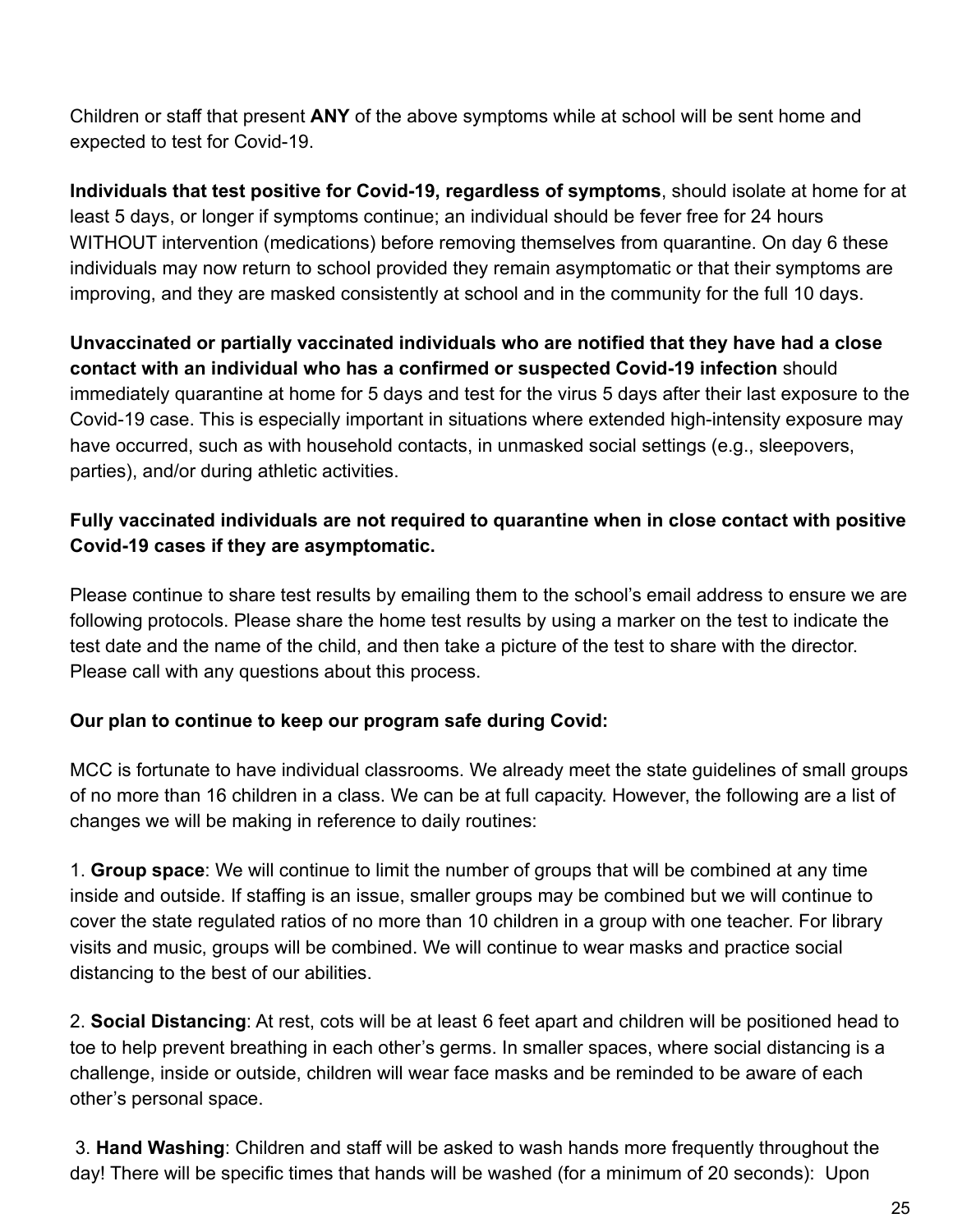arrival each morning When leaving a center and before entering a new center Before and after eating at snack and lunch times Before and after helping children with foods Before and after toileting Before and after helping a child with toileting or changing clothes After coming into contact with bodily fluids – this includes when children touch their eyes, nose or mouths, and before and after playing outside and on the playground.

4. **Hand Sanitizer**: Hand sanitizer will be placed in each classroom, on the playground, and within the classroom backpacks the teachers carry. It will remain out of reach of the children and when the children do use it, they will be strongly supervised to prevent ingestion.

5. **Cleaning and Disinfecting**: MCC has developed a schedule for deep cleaning and disinfecting. We will routinely clean, sanitize and disinfect surfaces and objects that are frequently touched. This includes toys and materials in the classroom, but also includes surfaces such as doorknobs, light switches, sink handles, tables, chairs and playground structures made of plastic or metal. We will be using DPH approved cleaning solutions including soap and water, our already measured bleach and water solutions for sanitizing and disinfecting. We also use the EPA approved cleaner, "Force of Nature". Surfaces will be cleaned throughout the day. Cleaning products will not be used near children and staff will ensure that there is adequate ventilation to prevent children from inhaling toxic fumes. All cleaning materials will be kept in cabinets or closets, out of reach of children!

6. **Teachers, Children and PPE**: Teachers will always wear face masks while with their classes inside. Preschool age children and School Age children are required to wear facemasks (face mask policy can be found below).

7. **Teachers and Groups**: Children will remain with their head teacher(s) during each day. We will combine groups when the enrollment is so low it is not beneficial for the child to be just with a teacher. If groups are combined, it will be a consistent transition so that exposure is still limited.

8. **Drop-off/Pick-up**: MCC is using the app, "Brightwheel" for drop off and pick up times. Families are asked to complete a health questionnaire on the app before signing their child in. Depending on the weather, 2 classrooms start on the playground and the other groups will be assigned a door to enter (front or back) for dropping off and picking up.

Parents dropping off at the front door will enter the building, one family at a time. Please bring your child upstairs and you will be greeted by a teacher. If your child does not seem to be feeling well, their temperature will be scanned to ensure they do not have a fever. If the child is cleared to go inside, a teacher will escort them to their classroom. Once the family exists in the building, the next family may come up. Please know we will do our best to move through this process as quickly as possible, but it is so important for us to be thorough at this time. There will be designated markers placed for lining up to ensure social distancing.

For picking up, if your child's class ends on the playground, you will go to the gate to pick up. If they end in their classroom, parents will enter one at a time, just like at drop off. Families will be notified of your child's playground schedule for drop off and pick up prior to the start of school.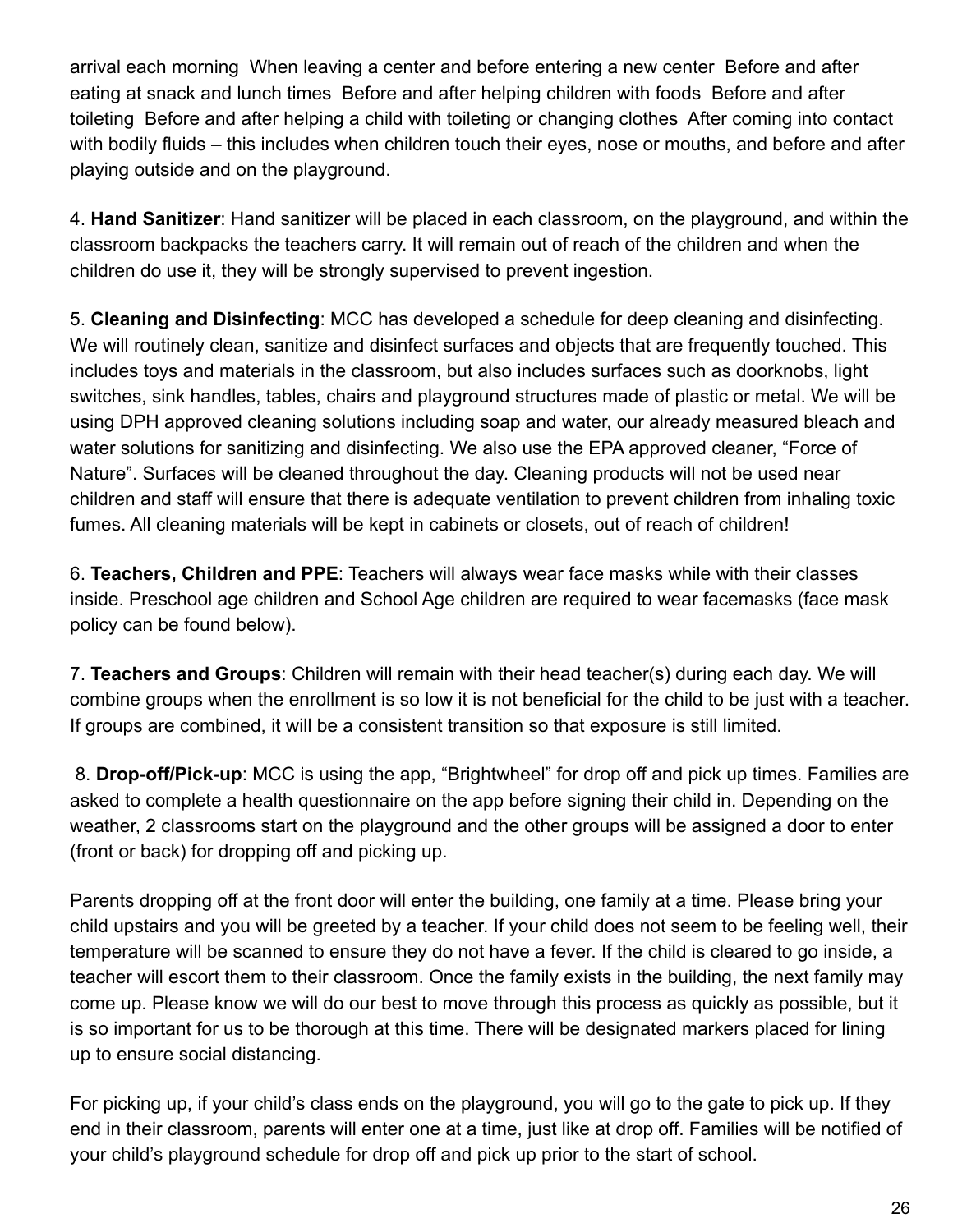9. If any child getting off the bus shows any of the above listed symptoms of COVID-19, we will check their temperature and reach out to the family if needed.

Weather permitting, the school age children will come off the bus and go directly to the playground for the afternoon. Face masks are not required outdoors, but if children are in close proximity, we will suggest face masks be worn outdoors.

If the children cannot go to the playground because of poor weather, they will one or two of the preschool classrooms. The rooms will have been cleaned prior to their arrival. The number of children in centers will be limited and the same hand washing, cleaning, and health policies apply to the school age children as listed above and below.

### 12. **Quarantine Guidelines**:

Please follow the guidelines noted above for quarantine times.

13.**Traveling**: We will follow the CDC guidelines regarding travel. At this time, no testing is required after traveling out of state.

14. **Refunds due to COVID-19**: There are many possible scenarios that can occur which the board discussed at length. Here are the scenarios we discussed:

(a) If you withdraw your child/children before SEPTEMBER 1, 2022, you will receive a full refund (as stated in the handbook).

(b) If you choose to withdraw your child/children from MCC after SEPTEMBER 1, 2022, the refund policy in the handbook will be followed.

c) No one will be refunded the June 2023 payment as that is your deposit for MCC (as stated in the handbook), except those who withdraw before SEPTEMBER 1, 2021.

(d) If MCC must close due to a COVID case AT MCC, a credit will be given based on each instance, OR if you withdraw your child/children prior to May, you will be refunded then.

(e) If RSD13 closes, and you choose to withdraw your child/children from MCC, the refund policy in the handbook will be followed.

(f) If you choose to reinstate your child/children after withdrawing them, it will be handled by the board on a case-by-case basis.

(g) If MCC is forced to close due to state guidelines, the board will convene and decide on reimbursement.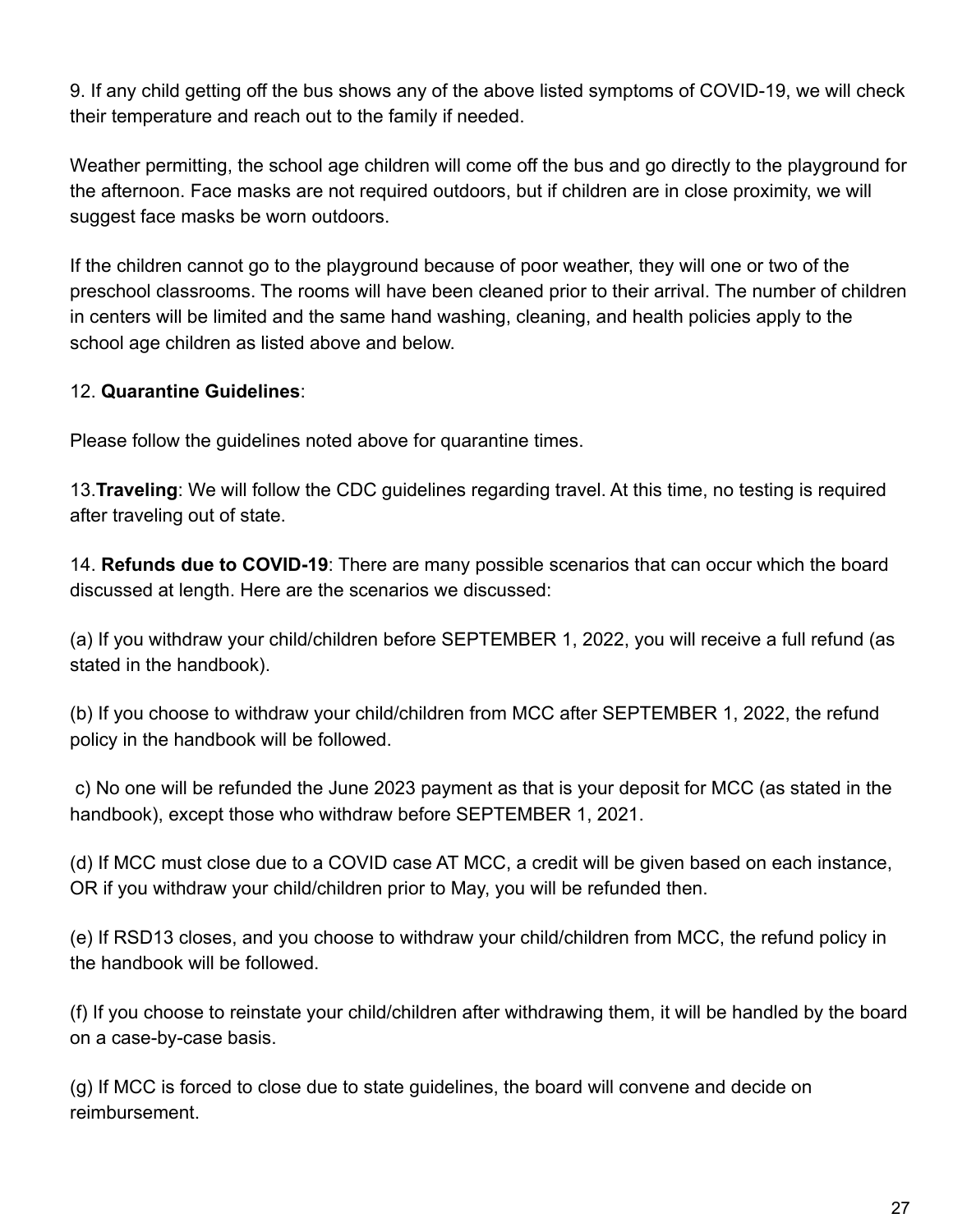(h) If you choose to travel to one of the "hot" states on Connecticut's Travel Advisory List, and must quarantine for 10 days, you will not be reimbursed for that quarantine time.

15. **Stay and Screen Policy**: If your school aged child that is enrolled in before and/or after school care has been exposed at their school and the "Stay and Screen" policy allows them to remain at school, they will still need to be quarantined from MCC as this policy does not apply to most of our enrollment. If your child is exposed at MCC, please contact your child's primary school nurse for guidance on the length of time they may need to isolate or quarantine.

### **Revised Face Mask Policy – February 16, 2022**

On March 1, 2022, RSD13 and the Office of Early Childhood will be dropping the current mask mandate.

On March 15, 2022, MCC will also drop the mask mandate and make wearing face masks optional for all children and staff members while in their own classrooms and while outside.

Beginning March 2nd, we will track the positivity rate in the Middlefield/Durham area as well as watching for any positive cases within our program. If there is an increase, we will determine if we extend the two-week period and for how long.

Our health consultant will monitor local numbers and stay in contact with the school.

Even though masks will be optional, there will be times that children will still be required to wear face masks:

If two or more groups come together for either library trips or for our music specials, children will wear masks. Parents/Caregivers should continue to supply clean masks for these times.

Positivity rates will continue to be monitored and MCC, as a private institution will determine if the children and staff will need to return to wearing face masks. Our goal, along with everyone else, is to move away from all face mask restrictions.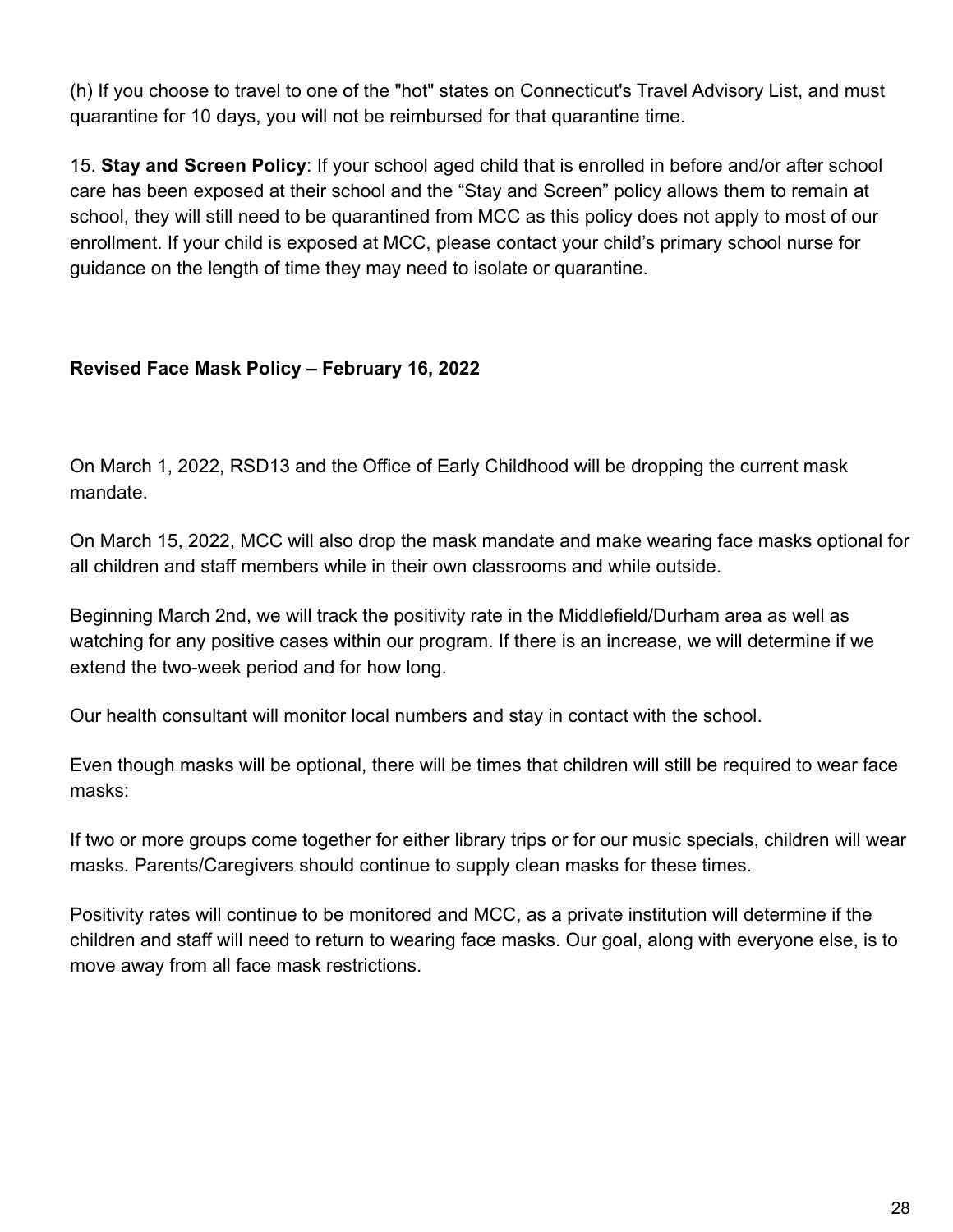### **MEDICATIONS**

MCC will administer emergency medication to children as well as medications such as Tylenol or Benadryl. With any medication an order from a doctor is required. This document must be completed by your child's doctor. This form includes: the name of the medication, an outline of the administration times and dosage requirements.

**For children with severe allergies that require an Epi-Pen (any brand), the Epi-Pen must be in the original packaging.** We will not accept an opened box with only one Epi-Pen from a box of two.

To administer prescription medication, parents must provide a written order from a physician. Please note: ALL medications must be in their original containers with the child's name, physician's name, directions for use and date clearly visible. **NEVER** put medication in your child's backpack or cubby, it must be given directly to the teacher. All medications are labeled and stored in a cabinet out of reach of all children.

**Hand/body lotion and chapstick are all considered topical medication and need to have medical forms completed by parents. These items, along with any sunscreen that is provided will be stored out of reach of all children.**

### **EMERGENCY PREPAREDNESS PLANS**

**MEDICAL:** In case of a medical emergency, a qualified staff member will attend to first aid as needed. Another staff member will notify the family of the child. Attempts will be made to consult with the child's physician/dentist. If neither is available, the program's medical consultants will be contacted. For extreme emergencies, 911 will be called. An ambulance will take the child and a staff member to the nearest hospital. The child's emergency permission form will be brought with them. Another staff member will notify the family or alternate pickup person to meet the child at the emergency room. Additional staff will be called in if necessary to maintain required ratios. In the event a child becomes ill while at the Center, parents will be notified and the child will be moved to the Director's office, with a cot available. A staff person will remain with the child at all times.

**WEATHER:** In case of a tornado, the staff will bring all the children to the lower level hallway. They will have the battery-operated radio, cell phones, flashlights and emergency files. Parents will be called when it is safe for travel.

**EVACUATION: In case of an evacuation from the school:** Staff will lead children out of the building, taking the emergency cards and roster for the day. We will walk to the safest building: (1) Middlefield Federated Church, (2) the Community Center and (3) Middlefield Fire House. Attendance will be taken prior to departure and upon arrival. Parents will be called. Two staff members will remain with the children until all have been picked up.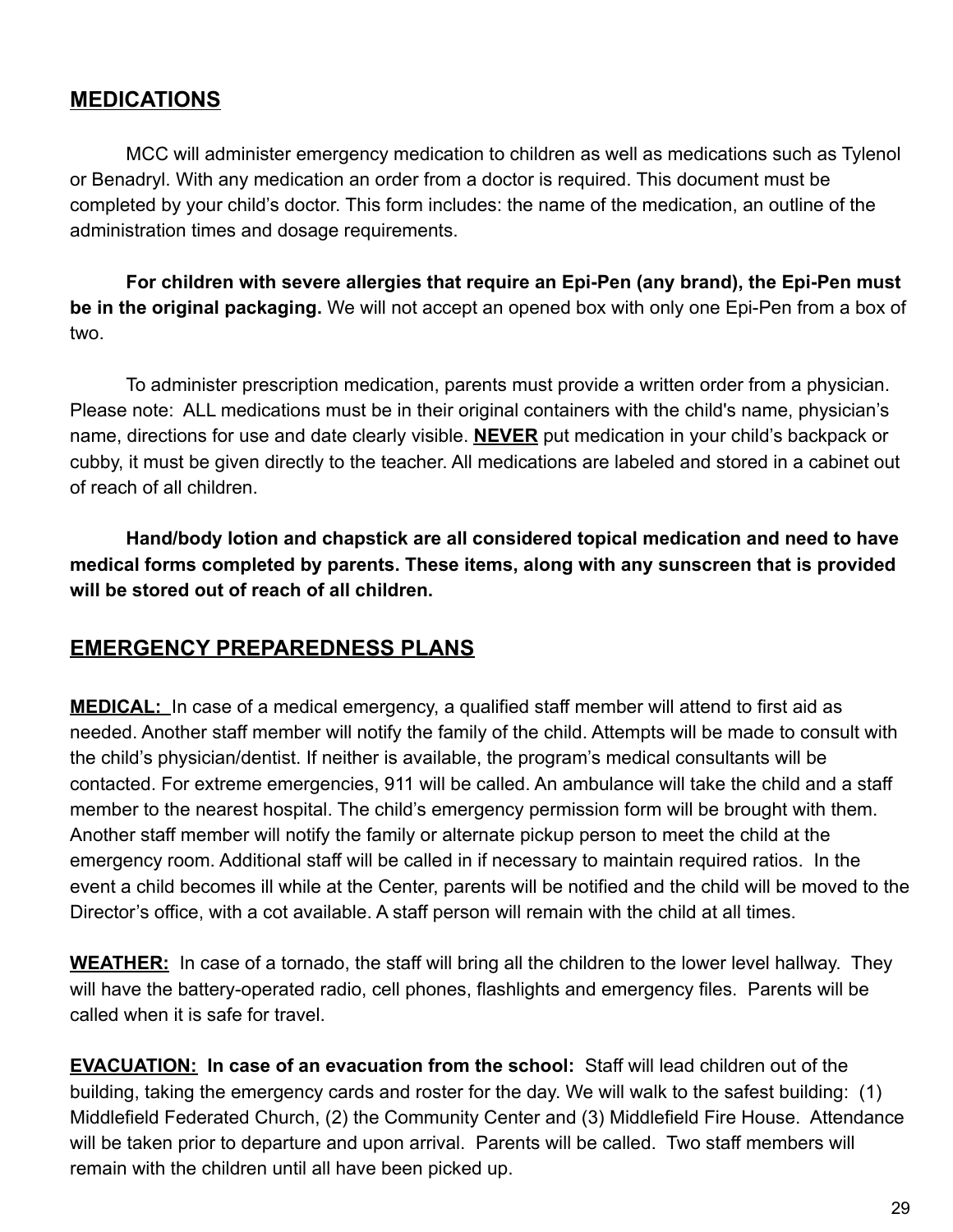**DISASTER:** In the event of a disaster, the school will be equipped with a radio in order to hear instructions from the Civil Defense Agency. Parents are asked **not** to call or come to the school. They should remain in a safe place and listen to the radio for instructions. School staff will follow instructions on the radio. Emergency care will be given by a certified teacher if necessary.

**FIRE:** MCC will conduct monthly fire drills in ordinance with the Connecticut safety regulations. In the event of an actual fire, the group will move to the Middlefield Federated Church building adjacent to the school and parents will be called from that site.

### **SCHOOL SAFETY**

- The upper level entrance and exit doors will remain locked at all times. Only MCC staff will allow entrance to the program.
- If MCC determines that it is Nut Free, then all food must be Peanut/Tree Nut Free.
- No smoking is allowed on school grounds or in the building.
- No dangerous weapons or firearms are allowed on school property.
- Please park in designated parking spots allowing clearance for emergency vehicles if necessary.

**CHILD ABUSE AND NEGLECT PROCEDURES**: You have entrusted your child's care to the professional staff at Middlefield Children's Center. We are committed to your child's academic growth as well as their safety and well-being. Our staff is trained annually by DCF on abuse and neglect, prevention and detection of child abuse or neglect, and the reporting requirements as mandated reporters.

Occasionally, there are factors in a child's appearance and behavior that lead to suspicions of child abuse or neglect. Connecticut law requires that all childcare professionals, including all staff of this program, report **suspected** abuse or neglect to the authorities so that children may be protected from harm and the family may be helped.

**For the safety of your children we are required to report a child left unattended whether the child is indoors, outdoors or left in a car.**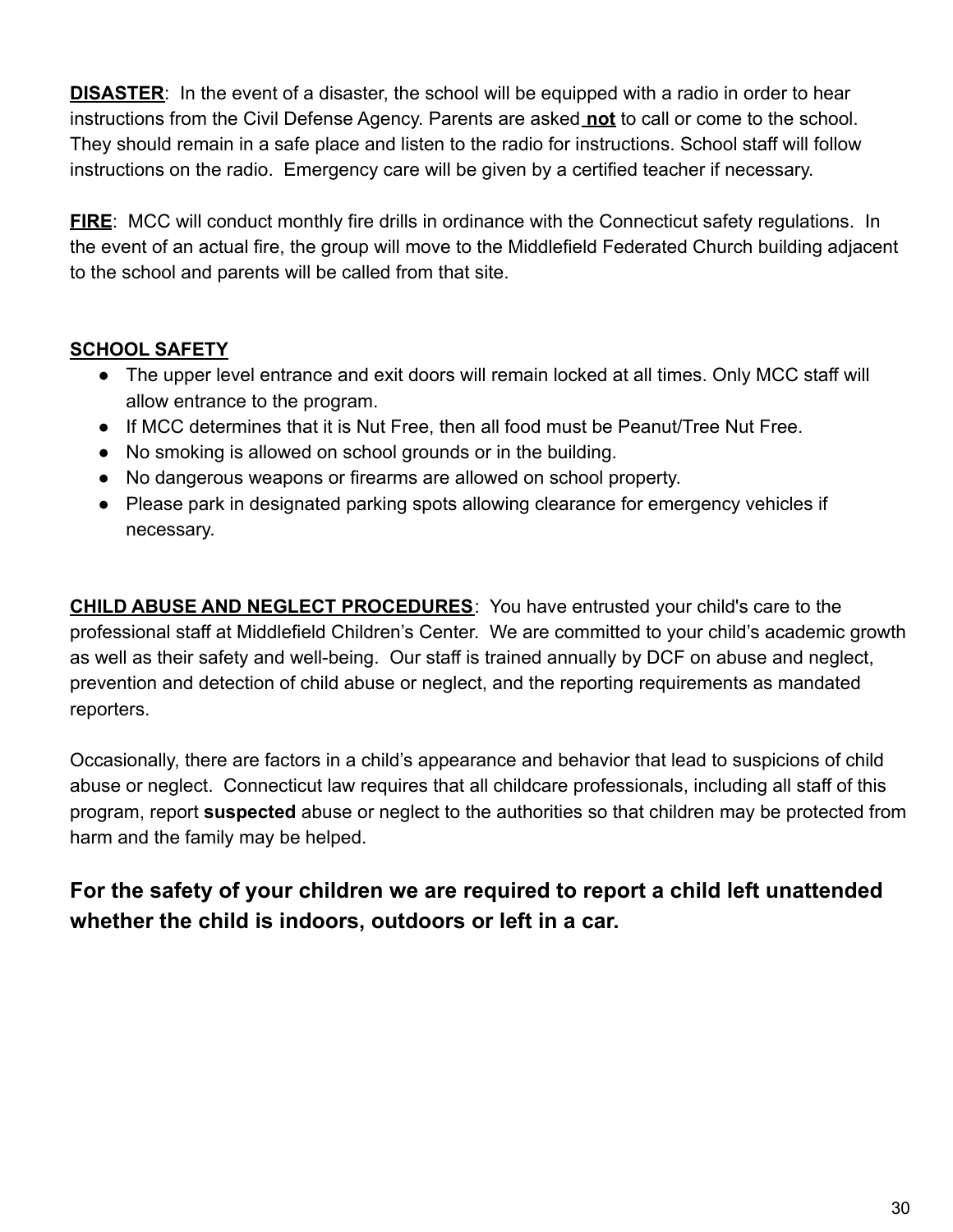### **REDIRECTION AND DISCIPLINE**

Within the classrooms at Middlefield Children's Center, children will be encouraged to freely explore the classroom environments and material within certain limits. These limits, which will be clearly explained to the children, are set to ensure the child's safety and protect the rights of others.

When a child is acting in such a way as to violate these limits, the teacher will intervene with corrective action. The following guidelines will be implemented as appropriate to each individual situation:

1. Response to unacceptable behavior should be immediate. First priority is given to protecting the safety of the child and others.

2. The child will be clearly told what acceptable behavior is and offered options to his or her unacceptable behavior.

3. The consequences for misbehavior should be immediate and of short duration.

4. It is preferred that the consequences be restrictions of space and restrictions of use, such as which toys they may or may not play with. If this approach does not work, the child will be given the chance to "pause" with a teacher and discuss why the behavior is unacceptable and together, the child and teacher will work to create a plan to prevent these behaviors from happening again. At no point will the child be given a "time-out" or left alone. A teacher's role as a leader and role model is most beneficial to children in helping them develop conflict resolution skills.

5. The best method of discipline is prevention. Teachers can redirect children away from potential conflicts and model appropriate behavior.

**Under no circumstances is physical punishment of any kind allowed.** It is important that a child's feelings are respected. The child should be encouraged to express his or her negative feelings and should not be made to feel bad or guilty about them. Ridicule and threats can be more harmful to the child's sense of self than physical punishment is to the body. There is always continuous supervision by staff during any disciplinary actions.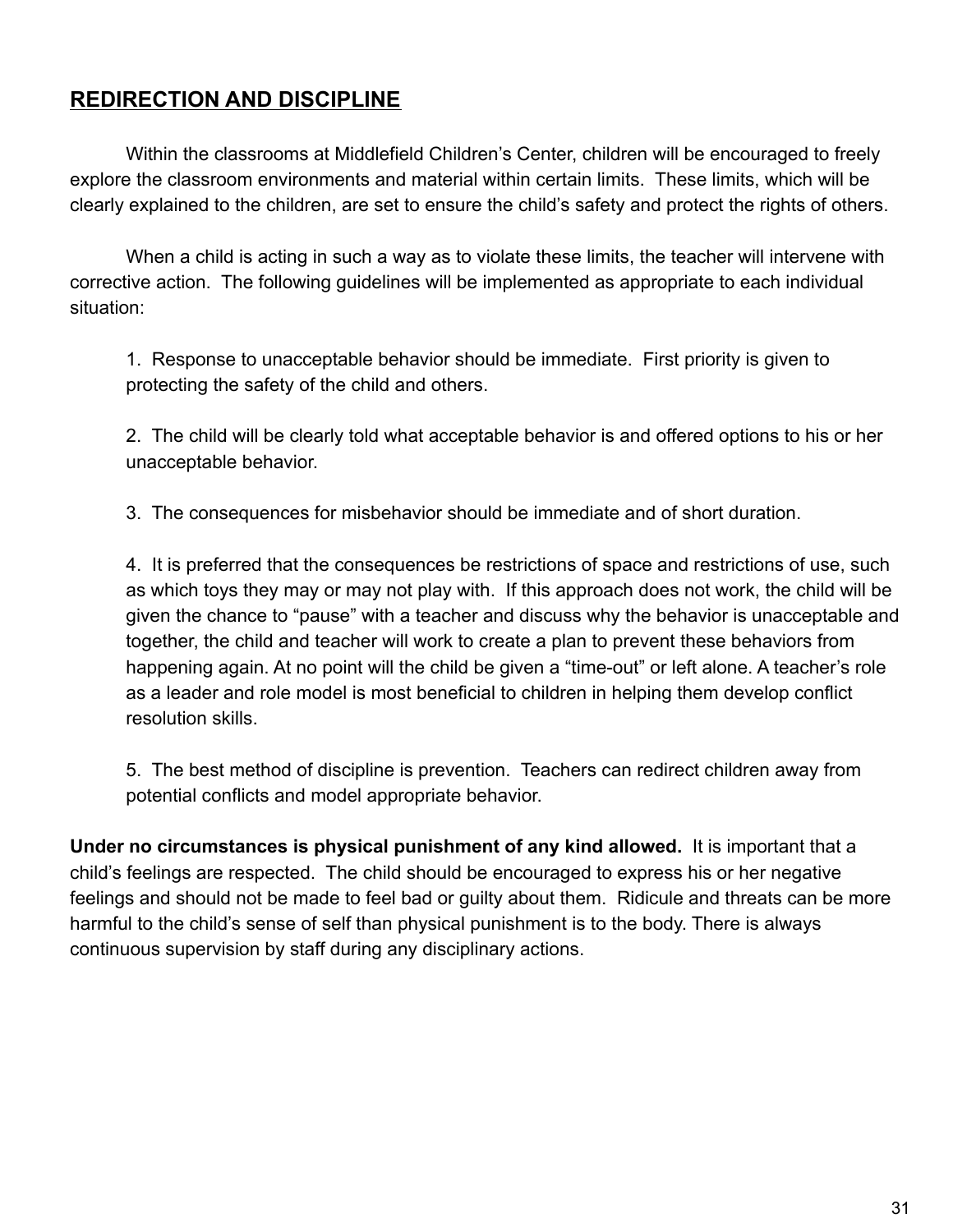# **PARENT or GUARDIAN CODE OF CONDUCT**

As my child's most important educator, I understand that I teach my child best by my own example of reverence, responsibility, and respect. I understand that Middlefield Children's Center is dedicated to serving my family. In order to show my cooperation, support, and thankfulness…..

- I will set a good example in my own speech and behavior.
- I will show respect for the teacher, Director, and any other adult in authority in front of my child at all times regardless of what I may think of their actions or say to them in private.
- I will go through the proper channels when I have a problem.
- I will speak respectfully and with kindness and courtesy to other parents in front of students, especially when there is a disagreement.
- I will follow the school's rules, calendars, and deadlines even when I disagree.
- I will supervise my child at drop off and pick up time.
- I will supervise my child even when I am socializing outside after pick up times.

I will abide by this code of conduct while my child is enrolled at Middlefield Children's Center.

This code of conduct was developed to promote a pleasant learning environment based on the respect of the rights of students, teachers, and parents. Children learn best when they are free of interference by others and know what is expected of them. Teachers are most effective when they use a consistent approach to student behavior and know that the administration and parents support their handlings of the students. Therefore, parents and students both need to be aware of these rules and their relationship to the rights of other people in the school.

Parent or Guardian Name Printed

Parent or Guardian Name Signed

Date  $\Box$